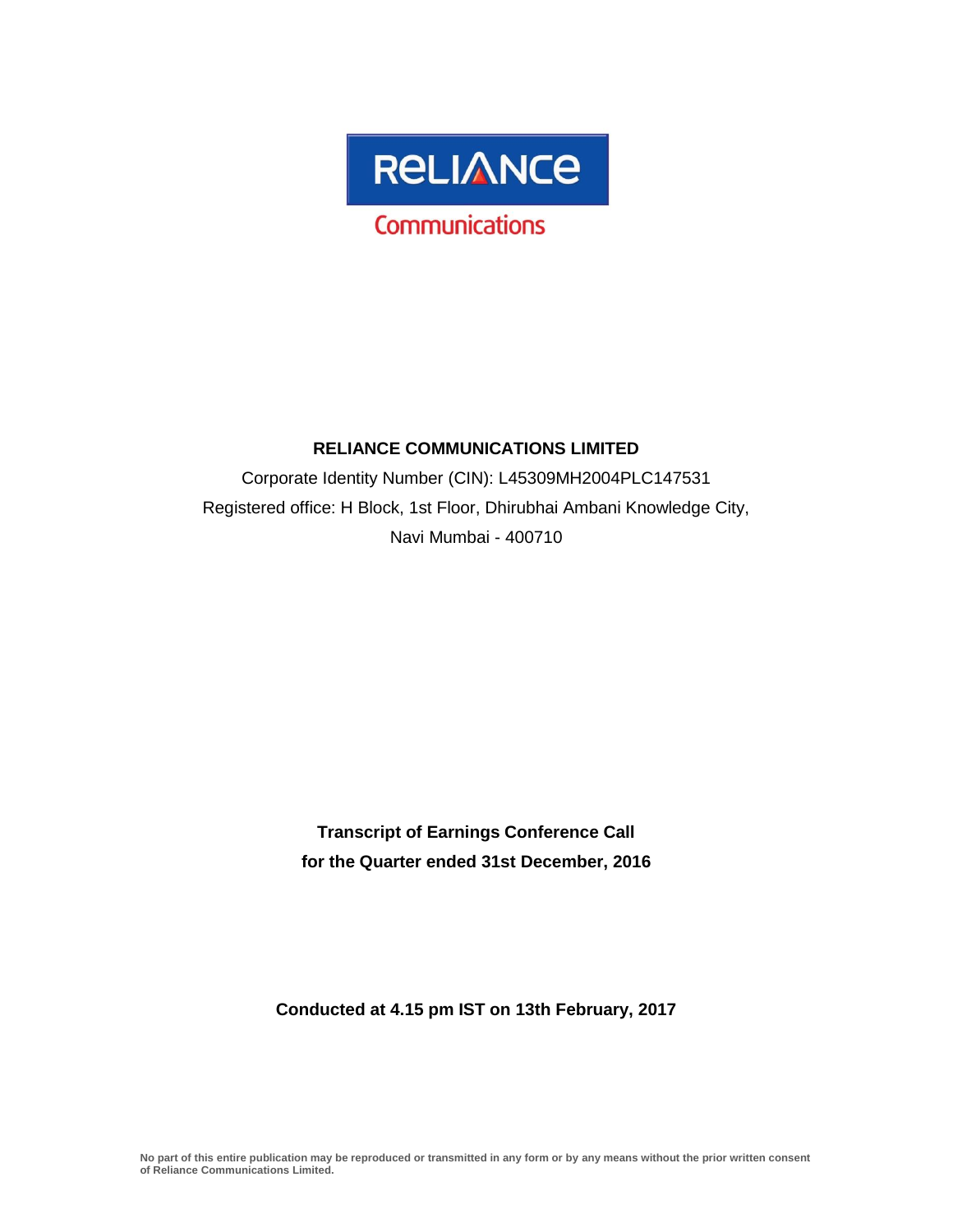#### **Moderator**

Thank you for standing by, and welcome to Reliance Communications Global Earnings Conference Call on Reliance Audio Conferencing Platform. This is Deepesh, the moderator for this conference. At this time, all the participants are in listen-only mode. There will be a presentation followed by a question-and-answer session. Please be advised, this conference is being recorded today.

Today, we have the senior management team from Reliance Communications, namely **Mr. Gurdeep Singh**, Co-CEO-RCOM and CEO-Consumer Business; **Mr. Bill Barney**, Co-CEO-RCOM and CEO-GCX, India Enterprise and Carrier Business; **Mr. Punit Garg**, President-Corporate Strategy and Regulatory Affairs; **Mr. Manikantan Iyer**, CFO-RCOM; **Mr. Rory Cole**, CFO-GCX; and **Mr. Anil Ladha**, Head - Investor Relations.

The call will begin with some key observations by the management followed by a question-and-answer session. I must remind you that the overview and discussions today may include some forward-looking statements that must be viewed in conjunction with the risks that the company faces.

I hand over the call now to Mr. Gurdeep Singh. Thank you.

## **Gurdeep Singh**

Good Afternoon and welcome to our third quarter FY17 earnings conference call. I have with me the senior management team of Reliance Communications. On behalf of us all, Thank you for joining the call.

On February 11<sup>th</sup>, 2017, our Board of Directors adopted the results for the third quarter FY17 ending December 31, 2016. The Media Statement, Quarterly Report and the Results have been uploaded on our web site and I trust you have had a chance to go through the same.

This has been a difficult quarter for the entire industry with all operators registering decline in top line and bottom line, on account of -

a) Unprecedented competitive intensity with discounted tariff plans by operators, resulting in financially difficult operating conditions. Nowhere, even globally in any telecom markets, such a fierce competitive environment has been seen. On global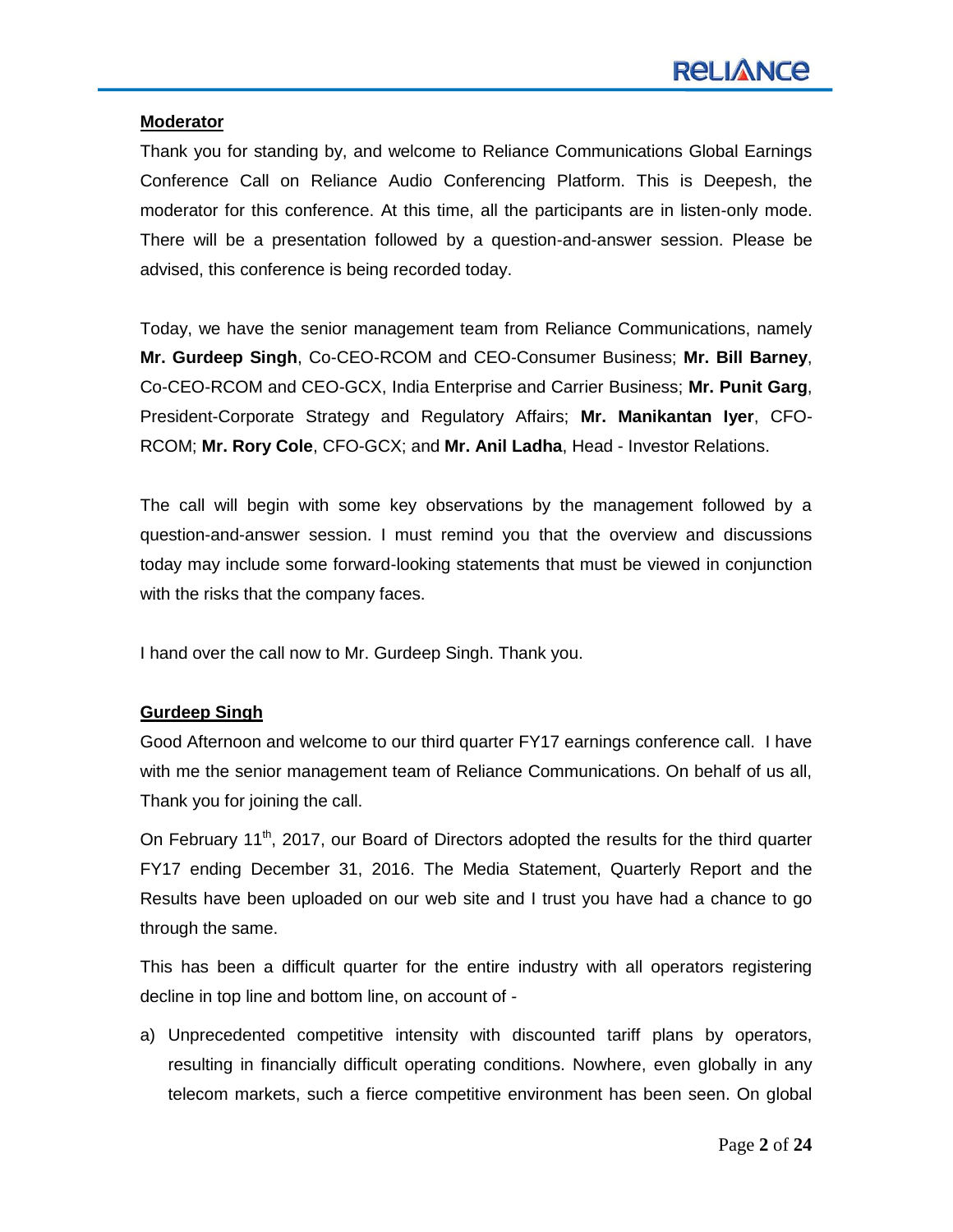standards, India was already the lowest ARPU market; and with the present hypercompetition, Arpu levels for the industry have been further declining.

This was first **ever quarter wherein the top-line deteriorated** over the previous quarter for all operators, resulting in a cascading effect on bottom-lines. And,

- b) **Demonetization**, though a beneficial long term initiative, has resulted in short-term adverse impact for all operators by affecting the recharge behavior during the quarter. RCOM's profitability has also been impacted due to the following factors.
- 1. This was first full quarter after Company's transition, through complete shutdown of its profitable CDMA operations in Q2, impacting both top-line and bottom-line. This was in line with our **asset light strategy** to become a pan India 4G LTE operator by freeing up 800 MHz band spectrum for 4G LTE operations, enabling RCOM to execute sharing deals with Reliance Jio.
- 2. There was substantial increase in the amortisation and interest expense, aggregating Rs. 278 crore on account of capitalisation of 850 MHz 4G LTE spectrum liberalisation fee during the quarter. This was necessary as 850 band liberalisation was required for offering 4G LTE operations.

All these factors resulted in net loss of Rs. 531 crore for the quarter. However our India operations' revenues have seen lower impact than other industry players and have declined only by 4.9%.

**If the impact of CDMA business shutdown and spectrum liberalization is taken as a one-time cost then RCOM has performed better than the peers, and we are strategically well prepared to meet the future – with our 850 MHz 4G LTE spectrum and access to state-of-the-art nationwide network of Reliance Jio.** 

During the quarter, **our Global business performance** was strong and stable with revenue up 4% Q-o-Q at Rs 1,132 Cr. and Rs 249 Cr. of EBITDA, up 1.6% Q-o-Q. This is a consistently performing business and provides stability to our financials in current environment.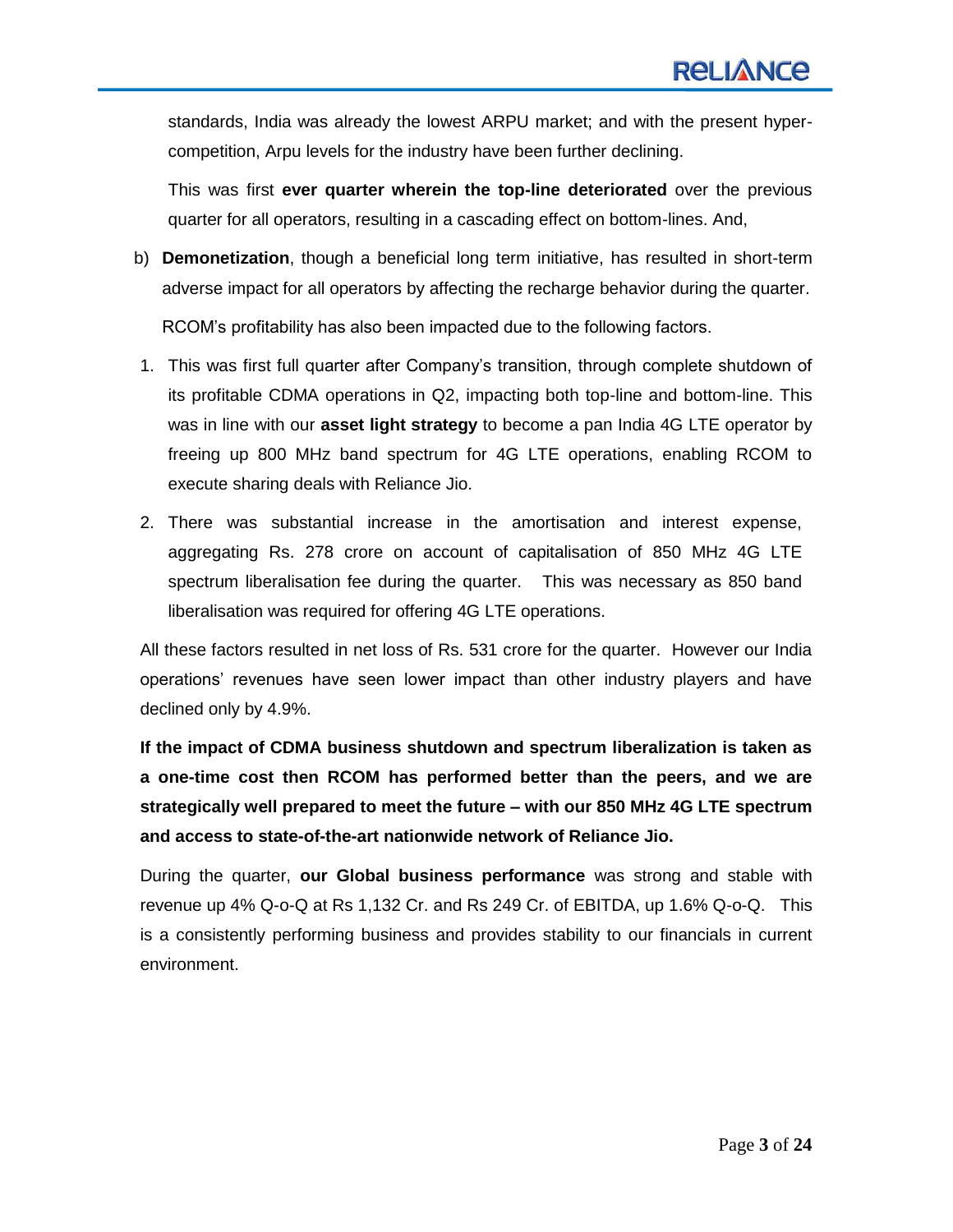**Our other key financial & operational highlights** for the quarter are:

- **Consolidated revenue** was at Rs. 4,922 Cr and **EBITDA** at Rs 1,206 Cr and this reflected a decline of 4.3% and 21.8% respectively on a Q-o-Q basis. Overall EBITDA margins were at 24.5%.
- **India Operations** revenue was down 4.9% Q-o-Q at Rs 4,267 Cr, and generated Rs 957 Cr. of EBITDA, also down 26.2% Q-o-Q.
- Total MOU was at 102 billion, up 4.3% Q-o-Q.
- Our 3G/4G data subscribers' base is quite stable at ~23Mn.

## **Let me now talk about trends and perspective about the telecom industry.**

**The spectrum auction** concluded in Oct 2016 was a big event for the sector as it offered substantial amount of more than 2,350 MHz across bands. Such a mega auction was a positive step by Government for the sector. While various operators acquired spectrum in the 1800/2100/2300/2500 bands, however no one bid for 700 MHz spectrum. It **effectively resulted in continuing leadership of RCOM in holding sub GHz spectrum band,** a critical differentiator in the data business. This benefit to RCOM would continue to be a critical success factor in the 4G sweepstakes.

RCOM did not need to bid for any spectrum given the adequacy of our current holdings and expected enhancement in holdings through merger with Aircel. We only acquired 5MHz spectrum in 1800 band in J&K, resulting in a small outlay of just Rs 65 crore, to strengthen our 4G business plans.

**4G Data is THE growth frontier:** In all the major markets globally, 4G uptake has been taking place at an exponential pace. For example, in China the total 4G subs base, in just three years of 4G launch, is now around ~760mn, representing 4G penetration of around 60% and around 70-80% of data traffic happening on 4G.

Enhanced outlay by all operators on 4G business to speed up coverage and create capacity proves our belief, as enunciated a few quarters back, that future lies in 4G. **RCOM had prepared itself well in advance** for this era through proactive and strategic initiatives like spectrum sharing deal with RJio and migration of valuable CDMA customers to 4G.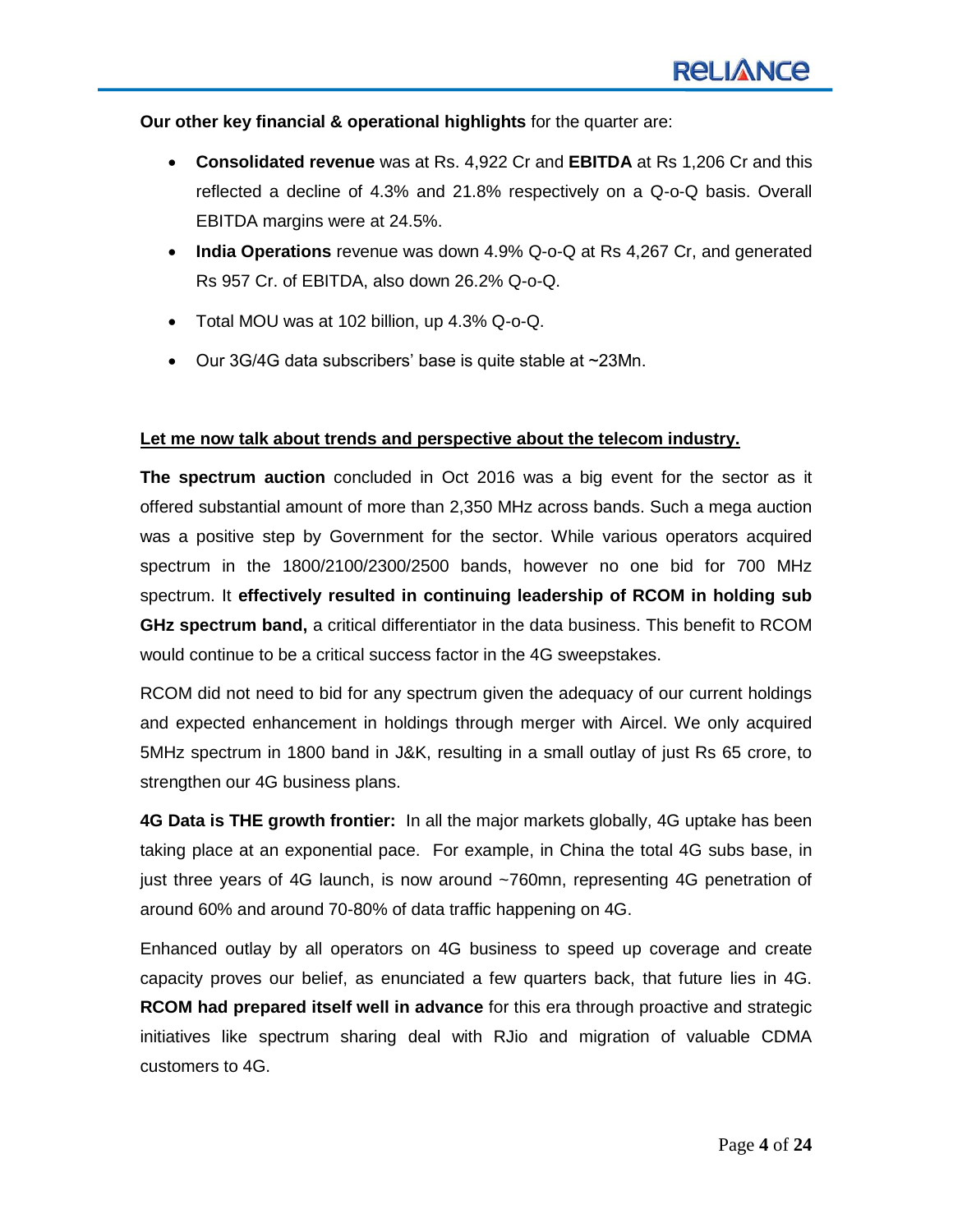**Consolidation**: The current hyper competition has also forced even some incumbents to seriously look at options for consolidation. CY2017, we believe, will be the year when the entire telecom industry consolidates into large 5 pan India scale operators. In this market, operators with scale only will be able to survive.

**RCOM is playing a major part in this consolidation** trend by integrating SSTL's wireless business into itself and merging the integrated wireless business with Aircel to become a large & strong operator to compete effectively with the incumbents. In-country consolidation provides best synergy benefits in capex and opex.

**On the Government policy front;** with hyper competitive scenario, government revenues from the sector are getting adversely impacted. It might be a good time for the government to relook at government policy driven components of the industry's cost structure. In a changing scenario of Arpu led plans, per minute Interconnect Usage Charges itself, let alone a staggering rate of 14 paise, should be reviewed and scrapped by the Government.

#### **Now, talking about the current environment, we believe that,**

The full-scale impact of free services, continuing discounted tariff plans and overall consequent competitive intensity will continue through this quarter. The overall play has become a capacity and volume led play rather than tariff based businesses. The pricing structure is getting transformed from per minute or per MB to Arpu led structure. Thus focus would continue on retention of subscribers and growing the base further through competitive Arpu plans.

RCOM is focusing on a set of **three distinctly positioned products** to drive customer acquisition and traffic growth.

(i) A Rs.149/- voice oriented product which we recently launched, offering our customers, unlimited calling talk-time to any phone on any telecom network across the country, including STD calls. The plan also offers 300MB of data for free. Our revolutionary Unlimited Plan is set to change the dynamics of mobile recharges in India.

(ii) A Rs. 19/- product that offers all calls at 20p, which is targeted at migrant subscribers and STD users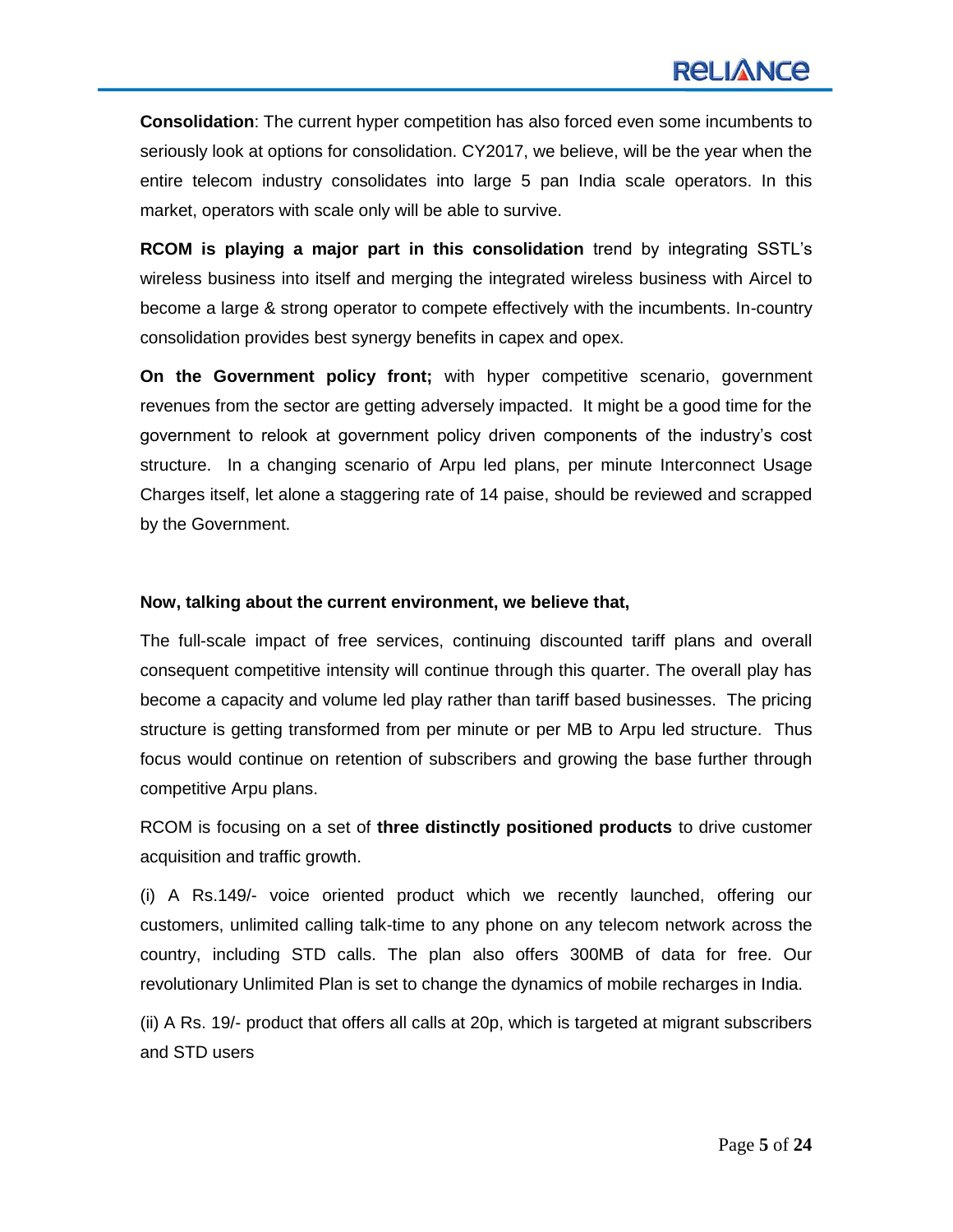(iii) A Rs.99/- product that has 1 GB of 4B data built in addition to all calls at 20p, which is targeted at youth, college students and young executives.

We are seeing a good traction in the recently launched initiatives. These are helping us in arresting the churn and also enabling us to acquire post-paid and corporate customers in the 4G data space.

## **I will now request Bill to give you an update on the developments in the Enterprise and GCX businesses.**

## **Bill Barney**

The RCOM Enterprise and GCX side of our business continues to show positive growth while gaining visibility across key markets globally. In fact, this has been a turnaround year for RCOM Enterprise and GCX as our frontline continues to deliver new logos and expand on revenue opportunities with existing customers. Since launch of Fast Edge, the first "Make in India" Content Delivery Network (CDN) and our global SD-WAN solution (Cloud X WAN) in 2016, we have further enhanced our product portfolio to address the growing mandates of speed, cost savings, flexibility, scalability and enhanced security for enterprises worldwide. Our Cloud X portfolio, network enhancements across India and worldwide, and our Customer Advocacy Team (CAT) initiatives have contributed to the retention and growth of top global customers across the regions.

We continue to receive validations across the industry. This includes positive inclusion in industry whitepapers with key analysts validating our strategic approach. Most recently, Ovum Research showcased our approach in becoming the best network supplier and orchestrator for Cloud services.

## **Here are some highlights of our Achievements in Q3:**

 We announced the deployment of our Cumulous Network, which will boost connectivity in the seven Indian Capital cities across the Indian subcontinent while providing connectivity between international gateways in Chennai and Mumbai –both powerhouse cities and gateways for the major tech and financial institutions doing business across the Indian subcontinent. The new Cumulous Network, based on 100G technology, will complement our digital backbone as we complete deployment of our Cloud infrastructure across India.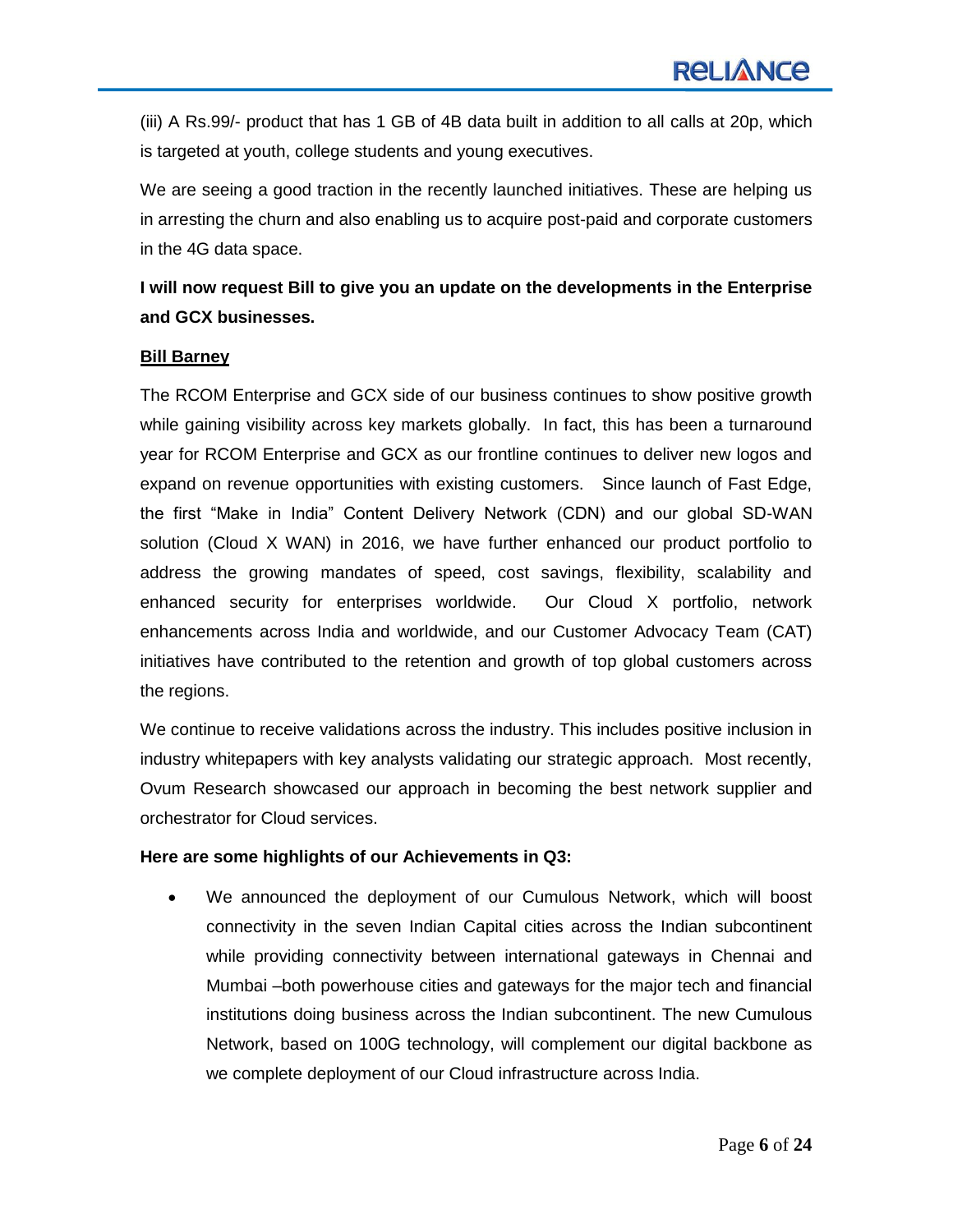- We completed the sale of Yipes customer base to GTT. Simultaneously, all of the outstanding interests held by the Company in Yipes were transferred to GTT Americas LLC, a wholly-owned subsidiary of GTT Communications Inc., an established, publicly listed U.S. carrier that provides domestic and international communication services.
- We also enhanced our Telecom Italia Sparkle partnership with new international routes. Sparkle is acquiring significant Spectrum capacity across GCX's Flag Atlantic (FA-1) system. In addition, Sparkle and GCX will close a strategic capacity deal on the new Europe-to-Asia system, SEAMEWE-5. We will continue to explore additional areas of cooperation into markets across South America, the Middle East and Asia Pacific.

#### **Now I handover to Gurdeep for further update and summary.**

#### **Gurdeep Singh**

I will now like to update you on the deleveraging and corporate transactions.

**Deleveraging:** We are committed to reduce our debt significantly, about 70% during FY18. For both the key transactions which would achieve this objective, namely Tower and Aircel merger transactions, definitive agreements have been executed during Q3 and regulatory processes are underway as planned. This deleveraging would be the largest such exercise in the Indian corporate sector.

**Tower Deal:** During Q3, RCOM signed the Definitive Agreements with Brookfield in relation to the proposed sale of RCOM's nationwide tower assets and related infrastructure.

RCOM will receive an upfront cash payment of Rs. 11,000 crore from the proposed transaction. RCOM will also have 49% future economic upside in the Towers business, based on certain conditions. RCOM expects significant future value creation through this arrangement, based on growth in tenancies arising from increasing 4G rollout by all telecom operators and fast accelerating data consumption. We have applied for CCI approvals, and have also filed the business demerger and transfer scheme in NCLT.

**Aircel Merger:** The merger of our wireless business with Aircel will create a strong operator. As part of this transaction RCOM's overall debt will reduce by Rs 20,000 crore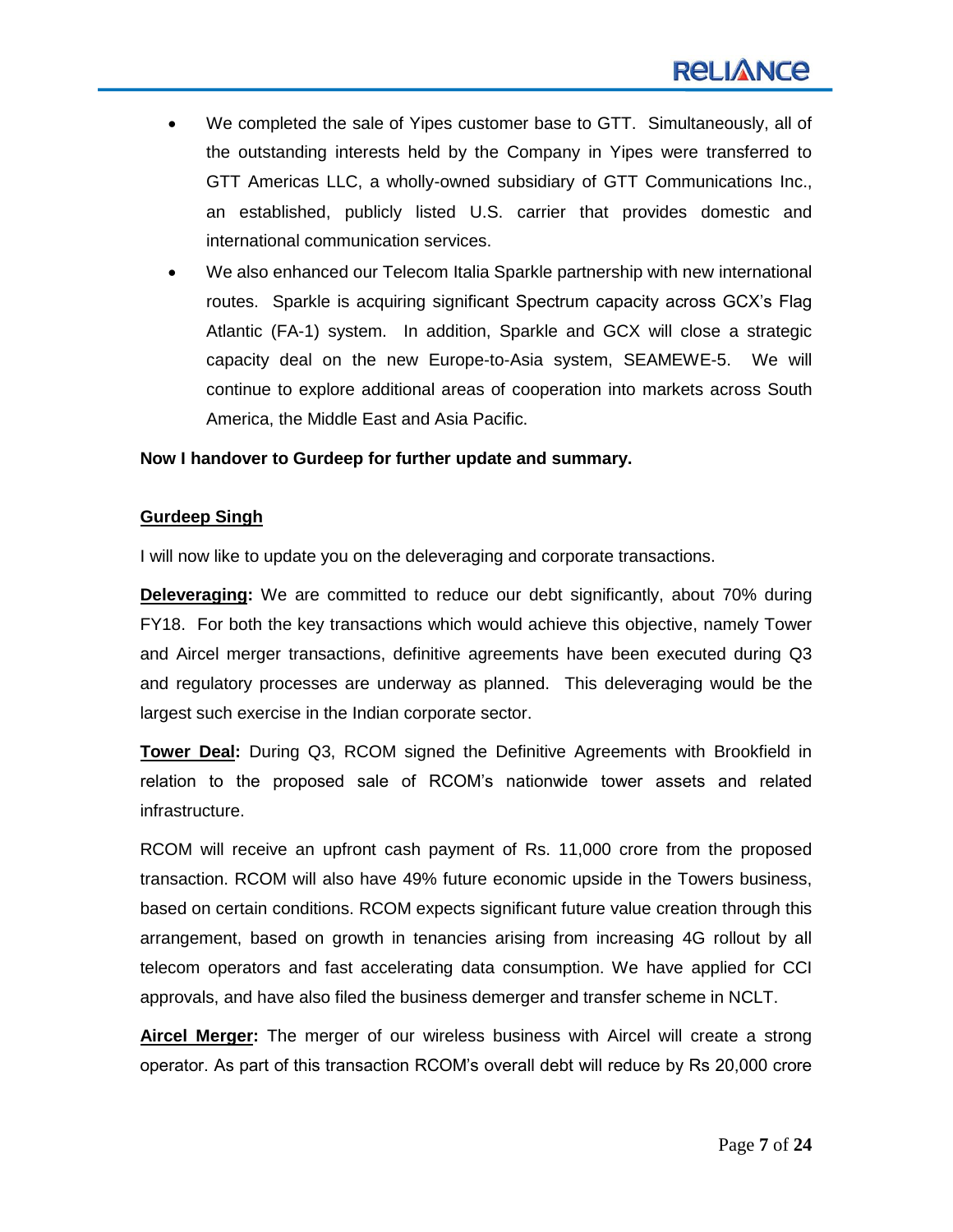i.e. nearly 40% of its total debt. We have applied for the Stock exchanges and CCI approvals, to be followed by filing of a scheme in NCLT.

**SSTL integration:** Merger of SSTL's wireless operations with RCOM, marking the 1st consolidation in the Indian Telecom Industry, would be concluded by March. The DoT approvals are expected shortly. Post that, we will begin to integrate SSTL's operations with RCOM with migration of the customers to Reliance 4G services.

## **To Summarise:**

- 1. Consolidation is the only way forward in the industry. We believe that the Indian telecom industry will be a circa 5 pan India scale operator market.
- 2. RCOM is playing a front-running role in consolidation of industry through its SSTL and Aircel transactions because we believe that in-country consolidation can provide highest synergy potential.
- 3. RCOM has withstood the current market conditions comparatively well with proactive strategies through freeing up of 800 MHz spectrum and sharing deals with Reliance Jio. Our best-in-class pan India 4G LTE services will help us in enhancing incremental subscriber and revenue market shares.
- 4. Our deleveraging initiatives are on track to reduce our debt by almost 70% in FY18, with Tower sale and Aircel transactions progressing well on track.
- 5. GCX business continues to show strong and stable performance while gaining visibility across key markets globally.
- 6. In the changing scenario with Arpu led market, we believe that per minute Interconnect Usage Charges should be reviewed and scrapped by the Government.

Thank You. Over to the operator for the Q&A.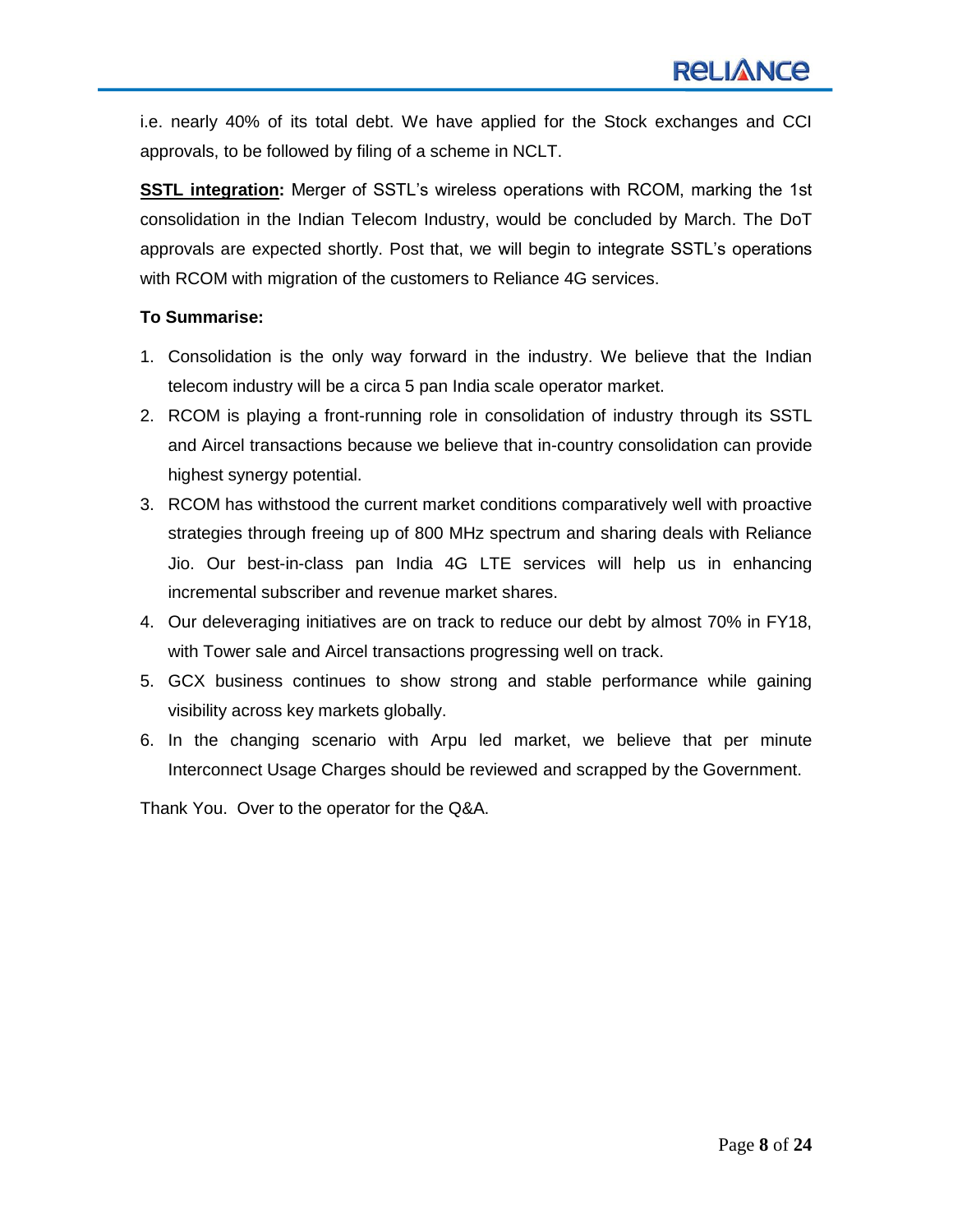## **Moderator:**

At this time, participant who needs to ask a question, please press \*1 on your telephone keypad and wait your name to be announced.

## **Question-and-Answer Session**

## **Moderator**

First in line, we have Mr. Sachin Salgaonkar from Bank of America. Mr. Salgaonkar, you may ask your question now.

## **Sachin Salgaonkar**

Hi Gurdeep. I have three questions; first question is, can you update us on your deal with Aircel in the context of Supreme Court's warning of spectrum auction at Aircel, so just wanted to see whether you see any risks to the deal or any change in terms. A related question is an update of selling of towers to Brookfield. I understand it's based on certain conditions. If there is a risk to the Aircel deal, do we see risk to tower deal as well? The second question is, if you could give a little bit more clarity on how has been the uptake of services of Rs. 149, 299, 499 plans you launched, in particular, if you have some numbers in terms of what kind of your subscriber base is using that, and lastly, there was a media article saying that RCOM may be potentially in talks with Telenor, so just wanted to have an update on that.

## **Gurdeep Singh**

Okay, Sachin to answer your first question on deal with Aircel, at this moment, all I can say is the matter is *sub-judice*, so we would not like to comment any further. Second, your update on tower, as I just stated in the speech, it is progressing well, and we already set out a media release at the time of signing of the definitive agreement, and we are currently in the process of taking all necessary approvals from the requisite bodies.

## **Sachin Salgaonkar**

So, Gurdeep, a quick follow-up on this. When do you expect the upfront cash to come on to your books, based on this?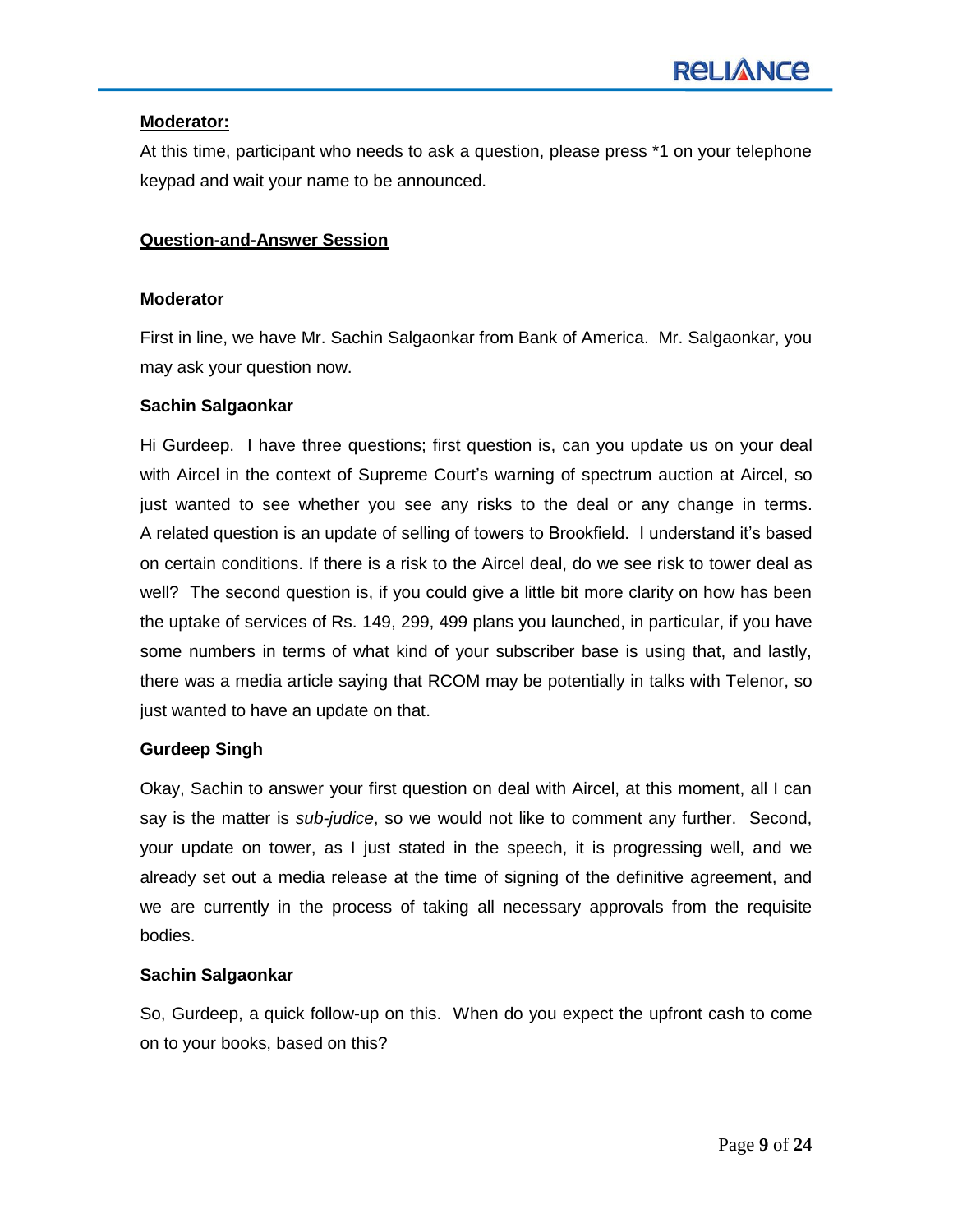The overall time period for the approvals and regulatory process is expected to be anywhere about 4 to 5 months from now i.e. by the middle of this calendar year, we expect to complete the transaction and on completion of the transaction, the cash inflow will be there.

## **Gurdeep Singh**

Your third question was on how our Rs 149 and Rs 249 unlimited plans are doing? We launched these plans aiming at the consumers who have large voice needs and have a smaller data requirement. This is the mid valley of the customer base. We estimate that over 50% of consumers fall within the bracket of circa Rs. 150 monthly ARPU bracket in the Indian telecom market and our product was completely and clearly aimed at those consumers. I would say that this plan has really helped us to find a niche in the market, and we are getting the acquisitions across 2G, 3G, and 4G which is helping us improve on our subscriber base against the backdrop of intense competitive pressure coming from all the other sources that you are well aware of.

The next question on the Telenor assets, well, we continue to examine various market opportunities and remain open to combinations so long as they are value accretive and there are synergies which reduce the overall cost-to-serve or can deliver an additional set of customers which contribute positively to overall margins.

## **Sachin Salgaonkar**

I got it, Gurdeep. This is clear. Thank you.

## **Operator**

Thank you, Mr. Salgaonkar. Next in line, we have Mr. Kunal Vora from BNP Paribas. You may speak Mr. Vora.

## **Kunal Vora**

Thanks for the opportunity Sir. I wanted to understand your non-voice revenue. There is a decline in data volume. There is also likely to have been a steep decline in data realisation. However, the non-voice revenue in India has increased. Can you explain various components of this revenue stream and what is driving this increase?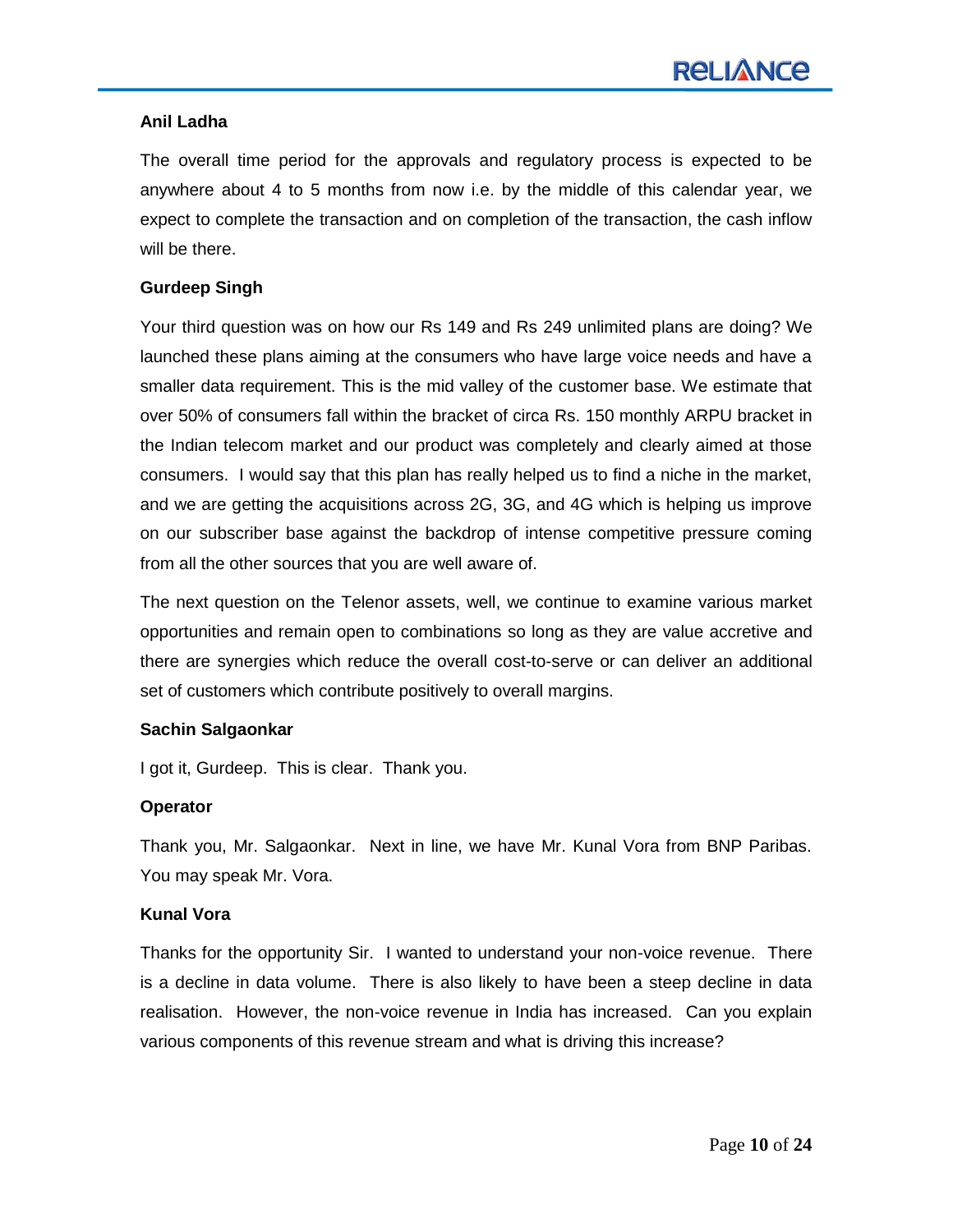Kunal, as far as the non-voice revenue component is concerned, this includes mobile data revenues and also other components like India Enterprise, Data Centers, and OFC revenue components. It is a mix of these various items, so because of that, the overall impact is that there is a marginal growth in this revenue during the quarter.

#### **Kunal Vora**

Okay. So, what's happened in mobile data actually, because in mobile data, I would assume, would have seen a steep decline this quarter.

## **Gurdeep Singh**

Well, in general, your question is correct, but given the fact that we launched this superlative 4G Pan India services under sub 1 gigahertz spectrum has helped us to continue to garner more data customers in the 4G space which is a kind of an offset against whatever transition we have seen or a temporary loss of data usage we have seen from the existing customers who would have taken other offers from the competitors. So, that is helping us keep in check.

#### **Kunal Vora**

Okay. Second question is on the Brookfield deal, will it be a cash inflow of Rs 11,000 crore because if I look at the release, there is talks about debentures of Rs. 6,900 crore, Redeemable Preference Shares of Rs. 100 crore, debt assumed of Rs. 4,000 crore, so will this be a cash inflow or how does this work?

## **Punit Garg**

Okay. Those are just some of the financial instruments which are being used to make it more structurally optimal. The entire proceeds will be used to reduce debt.

## **Kunal Vora**

Understood, and my last question is on the Rs 149 and Rs 249 plans; how profitable these plans are? Assuming that the interconnection rates are not lowered and if the customers continue to use high proportion of off-network calling, do you see these plans as profitable?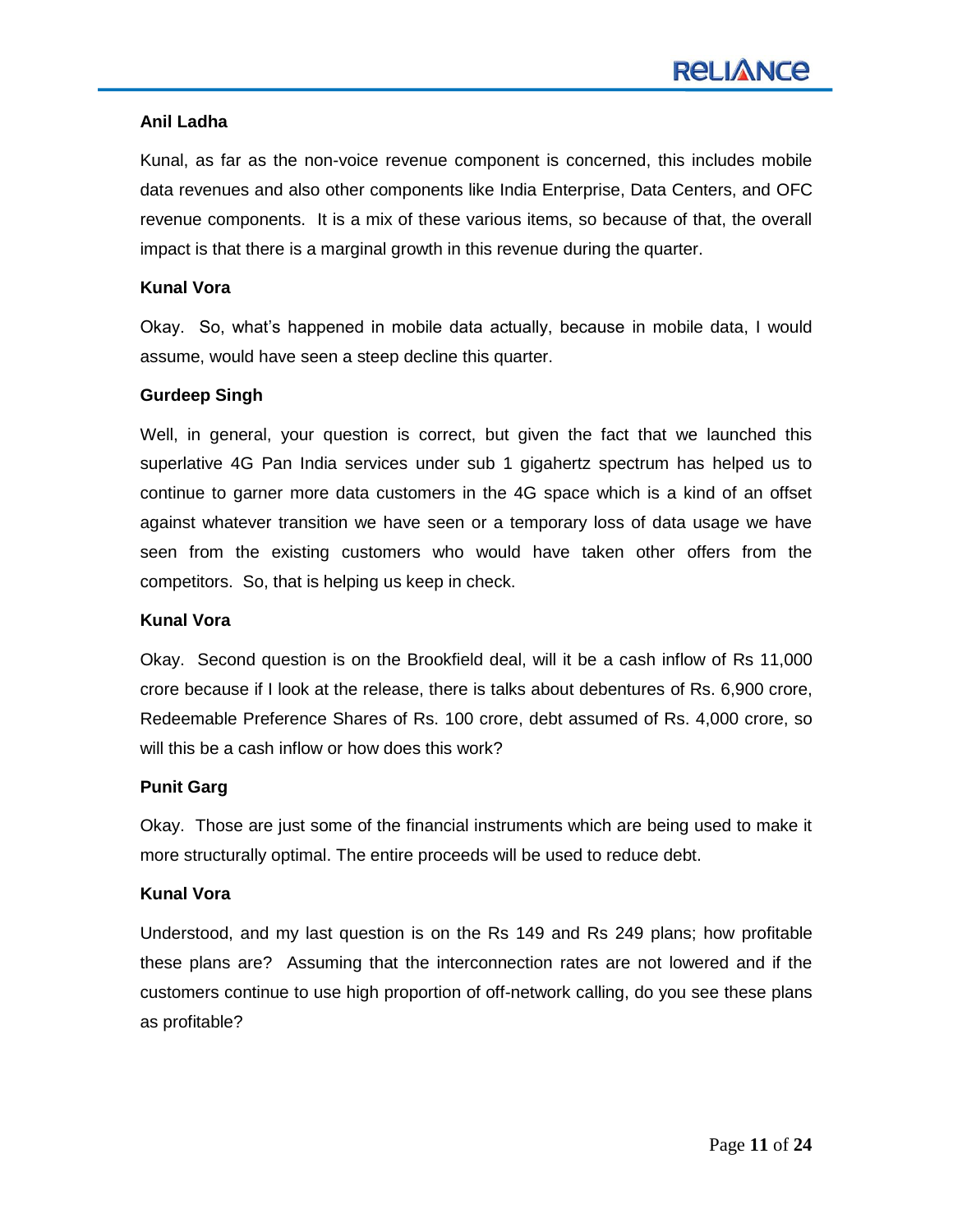## **Gurdeep Singh**

Well, yes. We see these plans as profitable at the current IUC level even though the margin could be lower. You have to see it in the backdrop of the fact that if you continue this as the principal product for acquisition and if you really build a community over a period of time, then they become more profitable. Otherwise, like all of us know, on any of such attractive plans initially only the busters come on to the category who are never profitable, but as you build the community over a period of time, now that we have done it for over three months, it is turning to the positive side.

## **Kunal**

Understood. Thank you, Sir.

#### **Operator**

Thank you, Mr. Vora. Next in line, we have Manish Adukia from Goldman Sachs. You may ask your question Sir.

#### **Manish Adukia**

Hi, good afternoon and thank you for taking my questions. I have two questions. First one, is just a follow-up again on the tower transaction question that was being asked earlier, so again, based on your press release, I think, I just wanted to seek clarification; it mentioned that R-Com will have a 49% future economic upside from the tower co and I think, on the second page, it also mentioned that Brookfield will hold 100% of the entity after this transaction completes. So, just wanted to reconcile these two statements that on one hand the release said that Brookfield will hold 100% but on the other hand, it also mentions that you will have 49% upside, so just wanted to understand that, and the second is just a housekeeping question, I think, in terms of your D&A expenses this quarter, it show a sharp uptake versus the previous quarter, so just wanted to understand what is driving that; thank you.

## **Anil Ladha**

Okay. As far as the first question is concerned, the overall 100% stake in the tower SPV will be held by Brookfield through the voting shares, and R-Com will get a share in the non-voting shares through which we will hold this 49% future economic interest.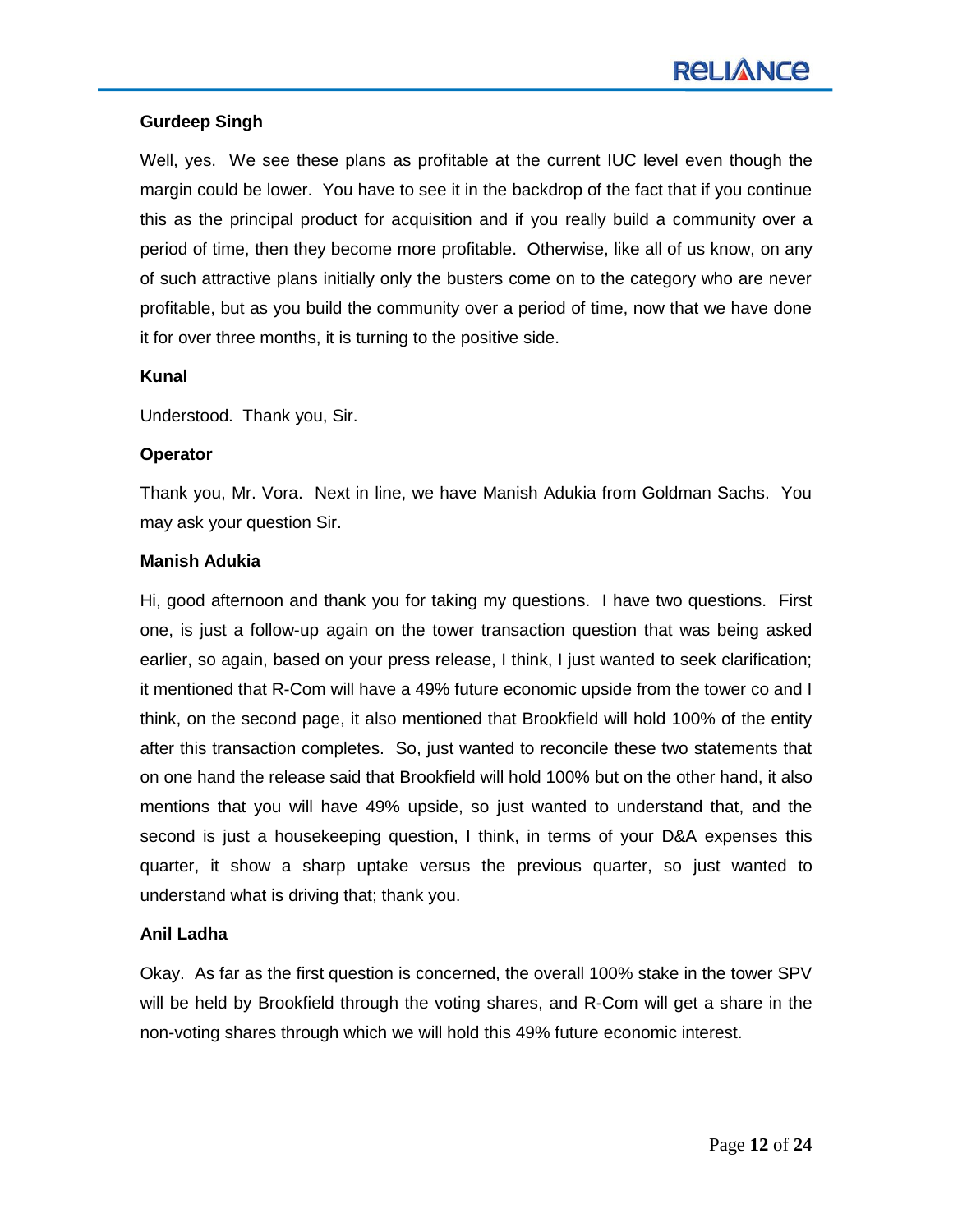## **Manikantan Iyer**

The D&A expenditure is up on account of two reasons; One, additional amortisation on spectrum capitalised during previous quarter, and depreciation on account of fair valuation of certain PPE pursuant to first time adoption of Ind AS.

#### **Manish Adukia**

Okay. Thank you.

#### **Operator**

Thank you, Mr. Adukia. Next in line, we have Mr Srinivas Rao from Deutsche Bank. You may speak.

#### **Srinivas Rao**

Hi. I have couple of questions. First on the mobile side, you mentioned this Rs. 149 plan as an acquisition plan and you commented that over time they become profitable. We have seen in the past couple of years that, tariff based competition clearly is not sustainable, and Reliance Communications itself has gone through bouts of this, and then in fact your last cycle of shedding unprofitable minutes probably got over just about two quarters back. Why are we repeating this process again, especially when clearly the ability for the company to actually pursue a slightly lower profit strategy is difficult?

Related to the above question is that, today your EBITDA at this stage is almost equal to your interest cost, so it's in that context that I am asking these questions. Second, Yipes was acquired at about \$ 300 million a couple of years back; what is the value you have received for the sale of the customer base that will be helpful to get?

My third question, again on the Enterprise side, is on the CDN platform. Typically, we have seen that operator-linked CDN platforms generally don't scale. Why do you think your CDN platform is likely to scale and we have fairly large global players in that space who are investing quite significantly even within India? I will stop here and I will come back for more questions later. Thank you.

## **Gurdeep Singh**

Okay. Let me just try and answer the first one on why we are pursuing a strategy which gives a lower profitability. You will have to view this on the backdrop of the fact that the way the market is going in Q3, there is an unprecedented competitive intensity and the market clearly seems to be now shifting from rate per minute and a rate per MB to an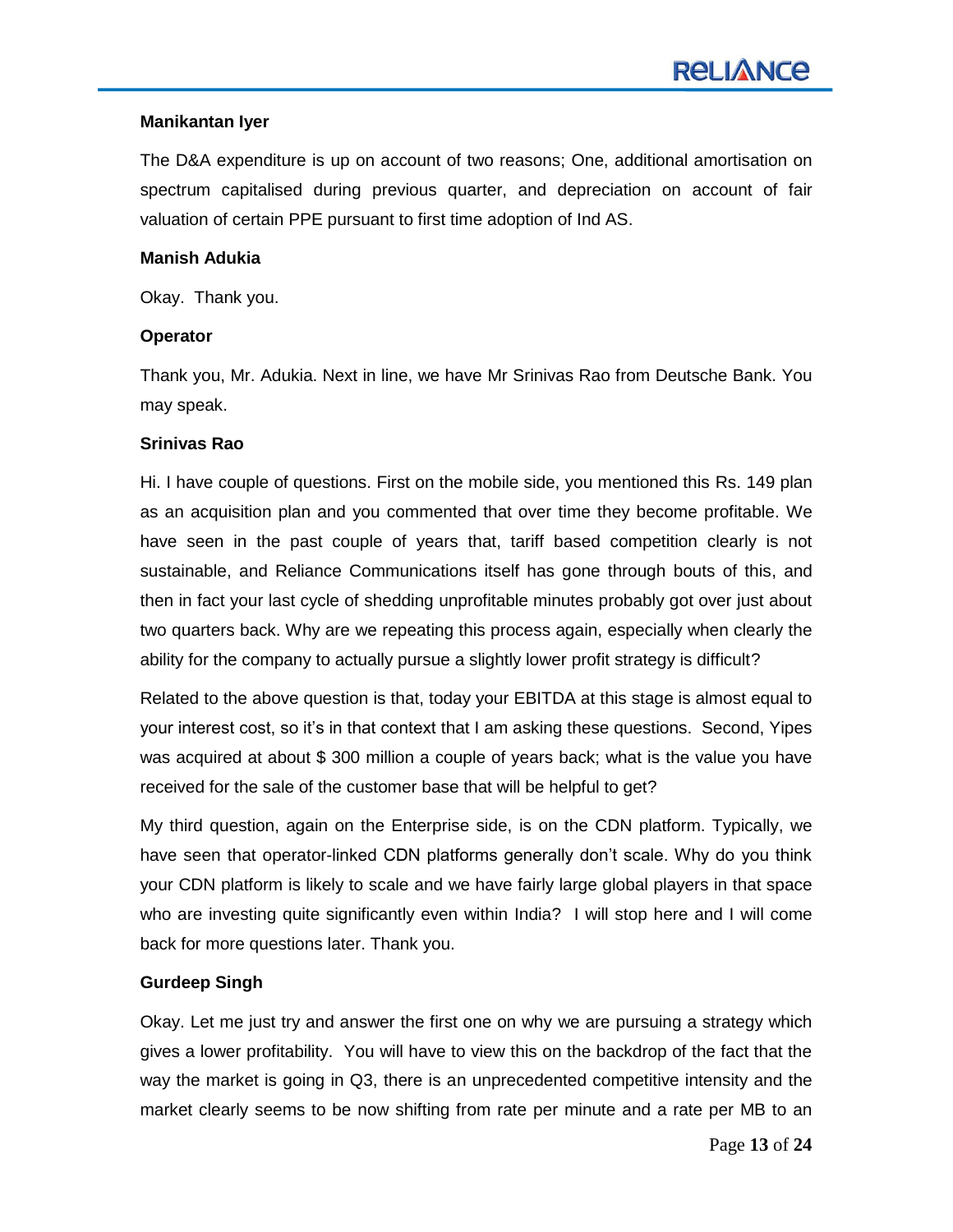# **RELIANCE**

ARPU-led structure. This is also evident in all the other competitive offerings by the other telecom operators in the recent past and if you have the network capacity, if you have the requisite spectrum portfolio, this probably is the transition time, where you need to put the best use of that portfolio. And, we have clearly seen that as long as you can get over the hump of the busters, any plans that you may offer are profitable as long as they are commensurate with the volume that you expect. And, I am happy to state that 149 plan that we launched has crossed over that hump. It is helping us to generate volume of acquisitions in the market and we seem to have found a niche which we could perhaps actually run it for a longer period. So, I would say that in this transition stage of the shift of the industry, this was probably the one best fit plan that stood out amongst all the plans in the market in this unprecedented competitive intensity. Hope that answers your question.

#### **Srinivas Rao**

Sir, if I may come back, I mean as I said, the Rs. 149 voice plan could be replicated by pretty much everyone in the industry, both stronger and weaker players than you, but your sub-gigahertz spectrum does not offer any significant advantage, especially on the voice side. In the past, in the last, at least, literally over decade, we have seen that, price based plans don't have any long-term impact on either revenue shares or otherwise, and if you just do the math, then the plan would have a potential outgo which is quite significant, based on the current IUC regime of course. I repeat but you know, do you really think that this plan will become profitable in the next say, two quarters?

## **Gurdeep Singh**

No, you always have the options of doing either more of the same or trying to steer the conversation away to have a unique and differentiated product, that is readily acceptable by the consumer in this transition stage because there is a lot of noise being made. So, if you look at it, at a company level our ARPU is around Rs 154 and when you peg your principal plan around the ARPU level that the company is able to get from its 2G and 3G, the primary customers, where 4G is still a smaller part of the whole business, it actually gives a whole new meaning and a dimension to the business. We are just into the third month of running this Rs 149 plan. We are confident to continue to run this because it is now stable. Now we have all mix of the customers, the buster category has now become a miniscule part of the whole proposition. We believe as we go over to the fifth and sixth month, this proposition with the creation of a community will help us to create an overall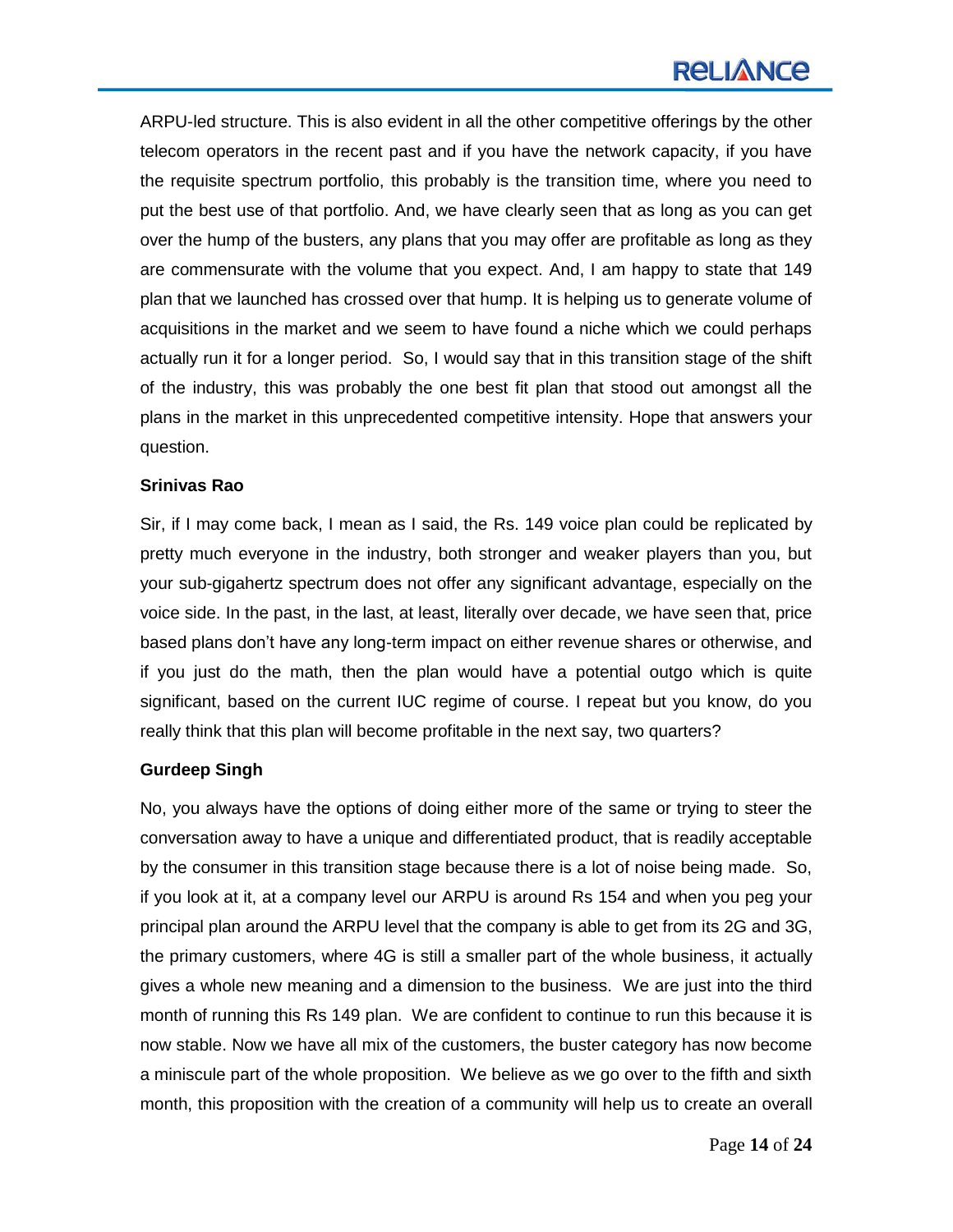sticky base where a customer will just have to link his or her purchases to an ARPU rather than to worry about per minute and a per MB structure. We are seeing a shift in the consumer behaviour and I think our plans are helping us to encash that.

#### **Srinivas Rao**

Helpful. Thank you very much, Sir.

#### **Bill Barney**

So, let's first address the Yipes question. Yipes, as a matter of background, was part of three acquisitions made by Reliance in a course of about 24-36 months between 2006 and 2008. At that point, there was almost a billion dollars put to work across three assets, which were Yipes, Vanco, and FLAG. And, yes you are correct, in Yipes, we invested roughly US\$ 300 million and we just received US\$ 28 million to sell that asset. Obviously, that would look like a negative situation but the reality is if you look at all the three assets together, they're valued much more today. The other two assets have accreted in value over the last 10-12 years and are highly valuable and we exited the business that was not working for us which was mostly Ethernet in that business.

Your third question was the content delivery networks in India. I would tell you, I know there are other investors and other companies coming in the CDN space. But we are actually better positioned than anybody. CDNs typically are the most important building blocks; you need fairly large IP network, you need fiber and you need data centres. We have all three of these components. We are actually well positioned to play in that space and the operators within the past have actually tried to get into the CDN space, have largely not had a fibre footprint or didn't have a data centre footprint when they did that. If you look, what's happened in the last 8 weeks, if you have been following some of these earnings calls, obviously, the influx of data and video in particular in India is astronomical and I think if you start looking at it, these media companies getting CDN by us allows us to actually approach those media companies as they come into the market very quickly, with the product that they understand, and we believe that you know many of these media companies over time will actually be buying fiber and data centres. If you look at today in the OTT market, most of these companies have their own CDN themselves. So, CDN is just an entry point with which we go after these customers and then we sell them fiber and other services, so that's basically our strategy in India. It's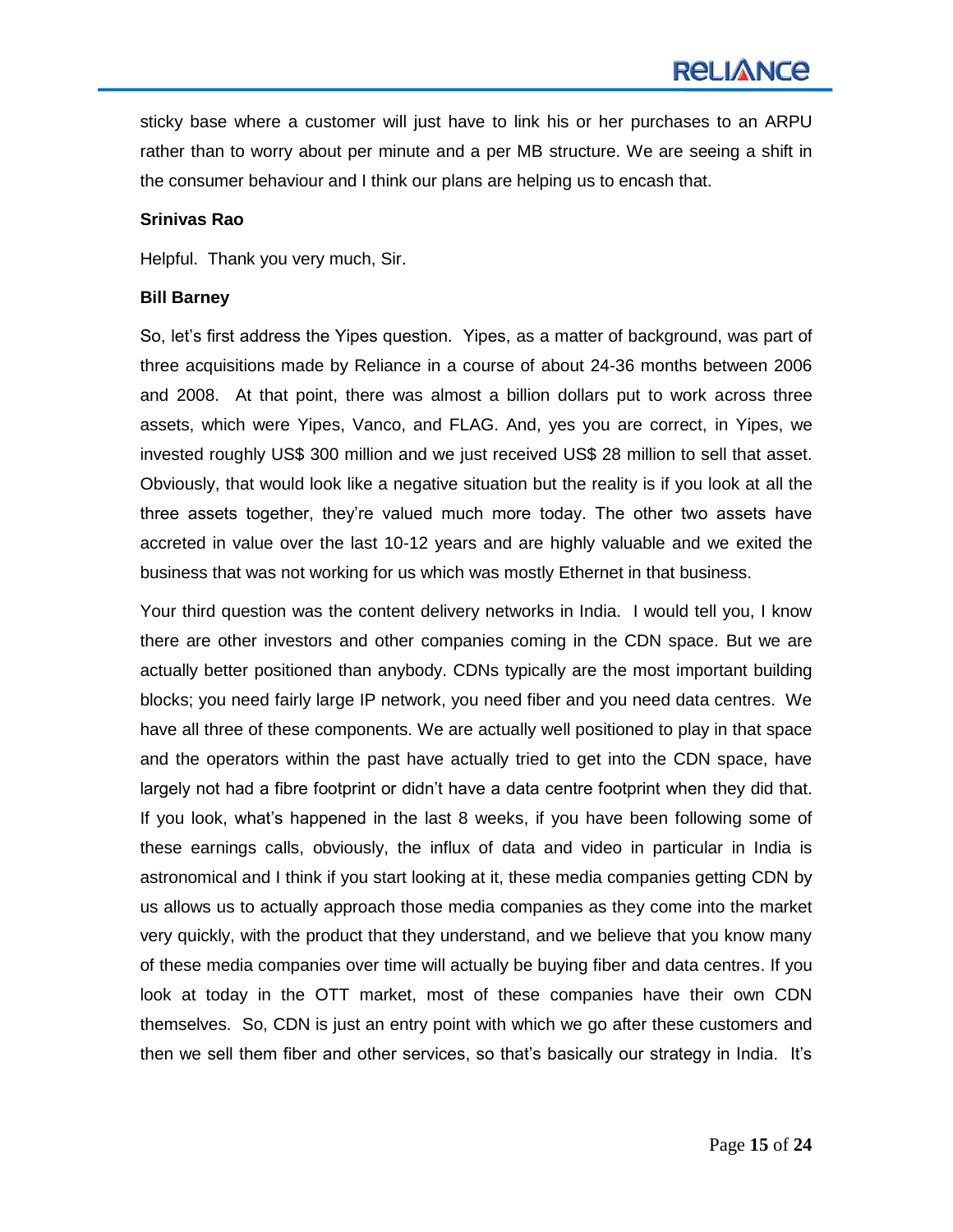part of a much broader based plan that we have for the Enterprise in the OTT markets. Hope that answers your question.

#### **Srinivas Rao**

Yes, it does. It is very helpful.

## **Srinivas Rao**

I was alluding to the fact, that the interest costs now are almost close to the level of EBITDA, and if the current pricing pressures persists and your plan currently to run a price base strategy for acquisition of customers, it is possible that your interest cost may actually exceed the EBITDA, so how would we think about that kind of a scenario.

#### **Anil Ladha**

We are currently completing two key deleveraging transactions and while interest cost in the last quarter has gone up slightly, but going forward given the fact that both these transactions are well advanced in the regulatory process and it's a matter of some months by when we expect to conclude these transactions, so on conclusion of these transactions, overall interest cost is going to drop significantly.

#### **Srinivas Rao**

Understood. This is helpful.

#### **Operator**

Thank you, Mr. Rao. Next in line, we have Mr Viral Shah from Credit Suisse. You may ask your question Sir.

#### **Viral Shah**

Thank you Sir. I have one question, at the time of announcing the Aircel deal, there was calculation which was given that some Rs 14,000 odd crore of debt would be transferred from both the companies in to the merged entity, so what would be the likely status based on what has been going on in the Supreme Court and apparently, the banks have come in and said that the assets of Aircel needs to be protected, so what are the different scenarios that you are looking at and what will be the outcome.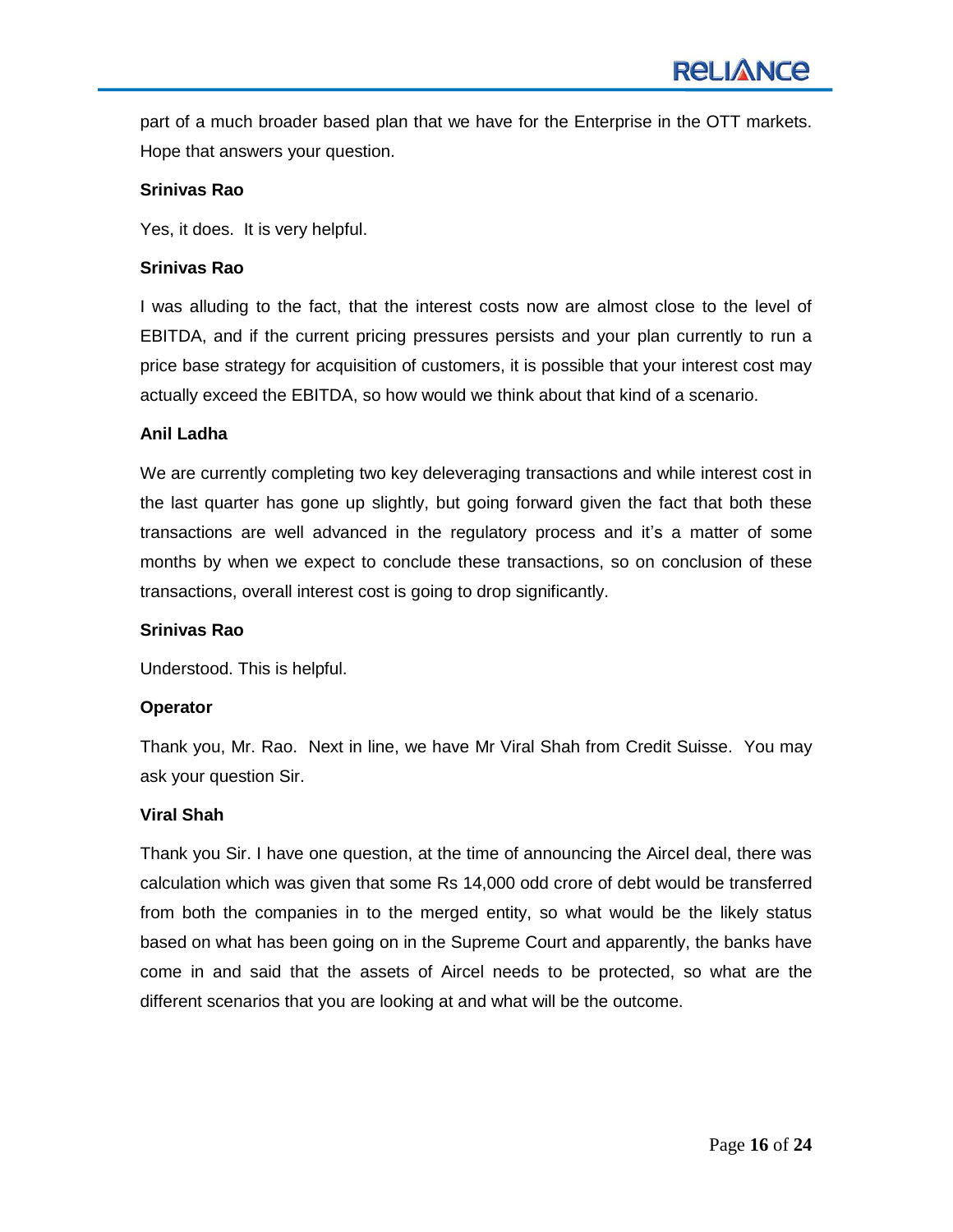As far as the overall transaction is concerned, we signed a definitive agreement in Q3 and we had initiated all our regulatory processes which are under process currently. The CCI approval process and stock exchange approval process is undergoing, and, once we receive that, we will go ahead with the NCLT process, so as far as the process is concerned, it is well on track.

## **Punit Garg**

As far as Supreme Court current order is concerned, that has no impact on the merger of RCom and Aircel, and obviously, RCom is not party to that litigation at all. However, we are monitoring that but as of now we do not see any impact, so everything is on track.

## **Viral Shah**

Thank you Sir.

## **Operator**

Thank you Mr. Shah. Next in line, we have Mr. Vivekanand Subbaraman from Ambit. Mr. Subbaraman, you may ask your question.

## **Vivekanand Subbaraman**

Thank you so much for the opportunity. I have two questions. One is on the ARPU trends. I noticed that we have managed to hold on to our ARPU levels and we are at Rs 154 ARPU which is not materially lower that what our ARPU was in the past quarter. This actually if I look at it from the standpoint of how ARPU is vis-a-vis incumbents, the gap between your ARPU and those of incumbents has significantly narrowed. I just wanted to understand (a) does this ARPU also include certain non-wireless revenue items, such as Data Centre, Enterprise revenue and (b) is this narrowed discount between your ARPU and the ARPU of incumbents, is that sustainable?.

Secondly, on the tower deal with Brookfield, what are the key conditions for you to get 49% economic interest in those towers, in the towers that you are divesting and what is the minimum economic interest that you will have in this entity and a related question is what is the rental that you will be charged for use of these towers for your own tenancies? Thanks.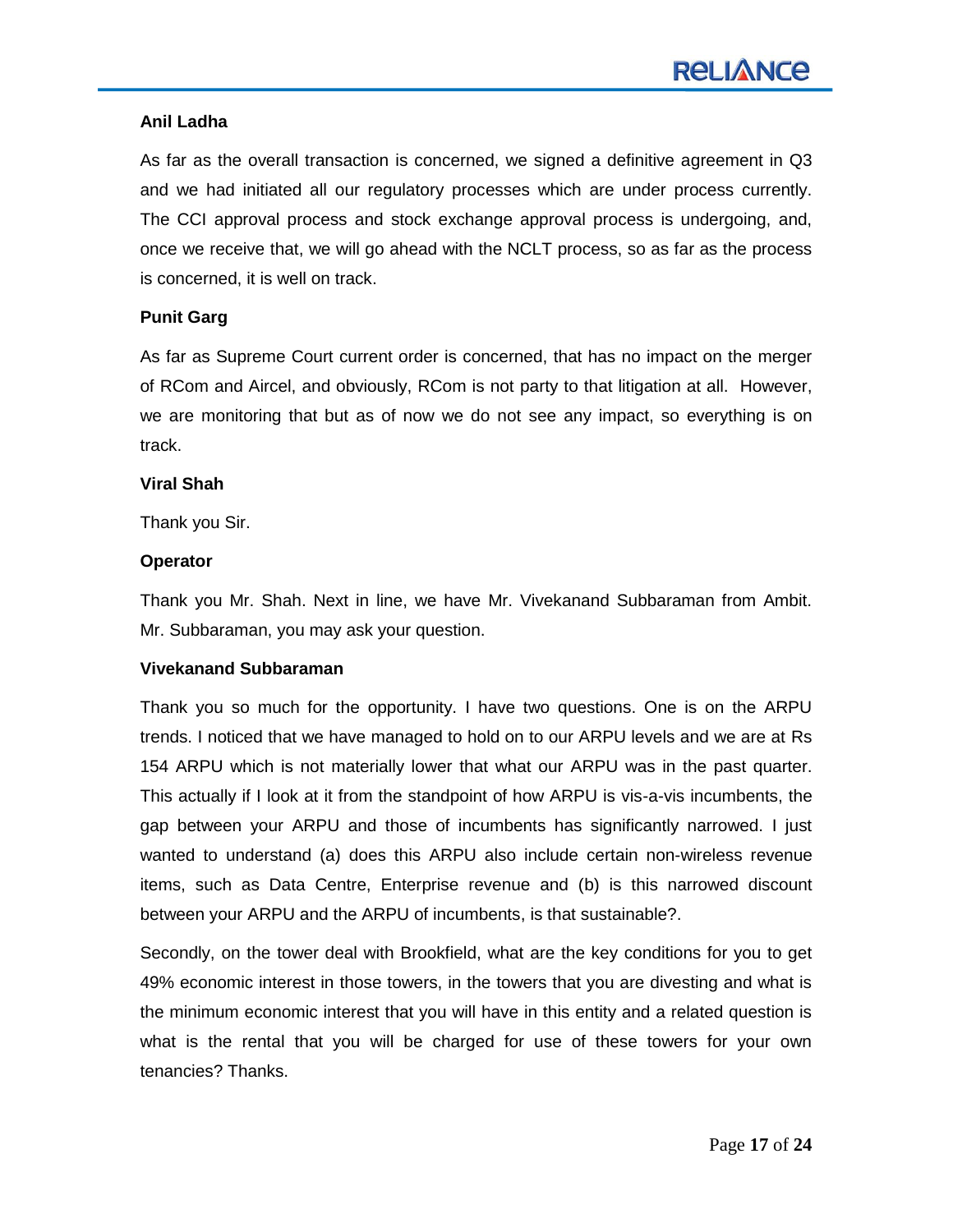As far as the tower deal is concerned, the overall economic interest is primarily linked to some of the conditions which we are not detailing at this stage due to confidentiality reasons. As far as the rentals are concerned, it will be as per the normal industry standards rentals.

## **Gurdeep Singh**

Coming to the ARPU question; there is an unprecedented competitive intensity in the prepaid part of the business, but our Pan India 4G sub-1 gigahertz spectrum is really helping us shore up post paid and corporate segment volumes. It is helping us harden the ARPU. Added to this, the Rs 149 plan which is just about at the ARPU level that we have, and with its own share rising as a part of the subscriber base, it will help us to stay at a similar level of ARPU.

## **Vivekanand Subbaraman**

Right. Thanks.

## **Operator**

Thank you, Mr. Subbaraman. Next in line, we have Ms. Anna from HSBC. You may ask your question.

## **Anna**

Hi, thank you for the opportunity. My question is with regard to the US dollar 300 million bonds - the towers business, as you proposed to sell is actually part of the collateral security with the bond. Beside the US dollar bond, do you have other term loans sharing the same collateral package and what's the amount. And also if you are to sell the tower asset, what would be the asset security available to the bondholders? Thank you.

## **Anil Ladha**

The bondholders currently have charge on all the assets of the Company, so once the tower assets are sold, and when the wireless business is also demerged, then the remaining assets, which are optical fibre business, India Enterprise and India Data Centres business, all these assets will continue to be there as a security, and on an overall valuation basis and the book value basis, the security will be much more than adequate for all the remaining debt holders including the bond holders.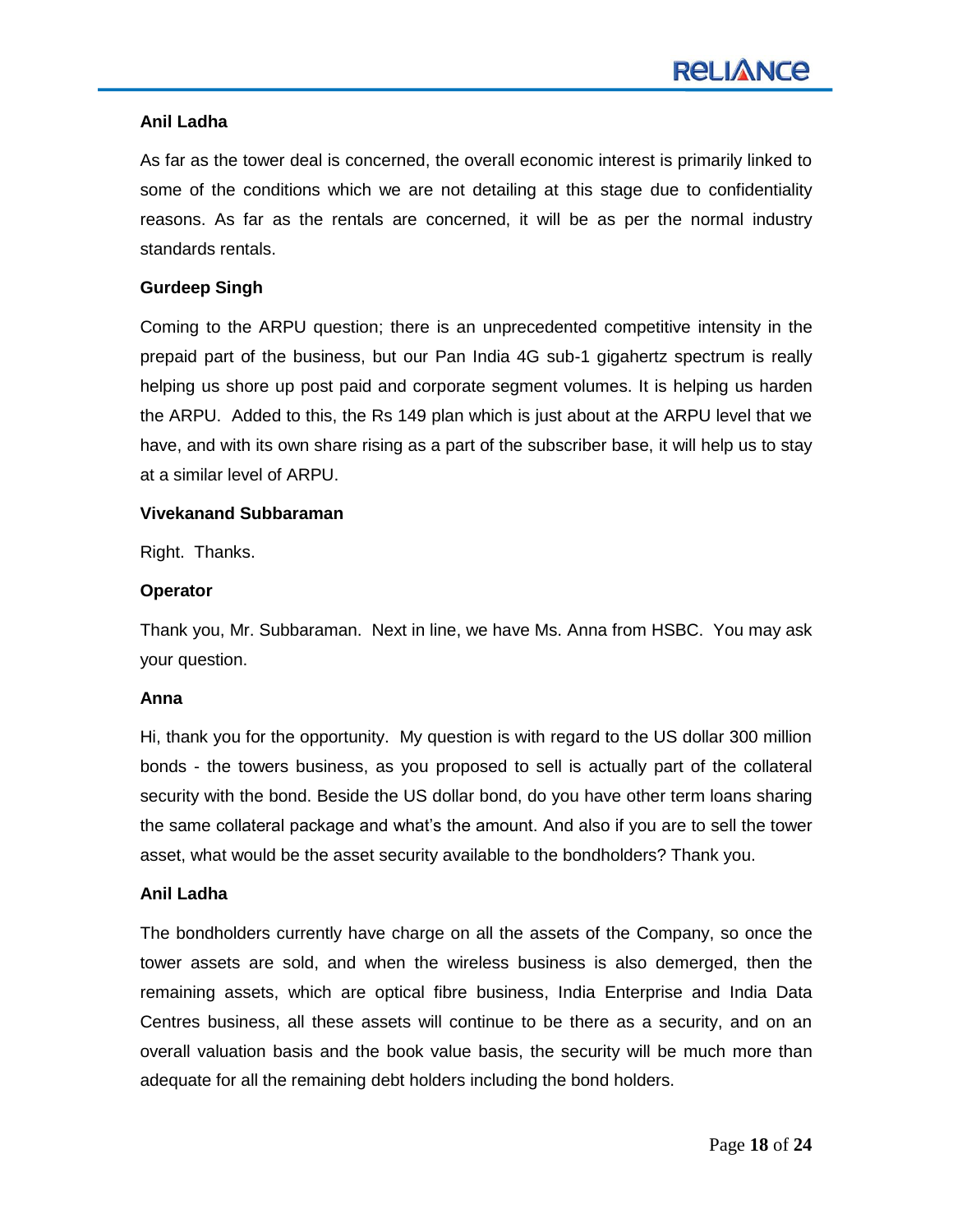#### **Anna**

Okay, so what's the amount of the other debt sharing the same collateral package?

## **Anil Ladha**

In the remaining entity, after these two transactions, RCom will have these bonds as well as some other bank debt, and all these debt holders will have this security on the remaining assets of the Company and on a combined basis, the overall asset cover will be more than adequate.

#### **Anna**

Okay. Thank you.

#### **Operator**

Thank you. Next in line, we have Mr. Bharat Shettigar from Standard Chartered. You may go ahead.

## **Bharat Shettigar**

Yeah, thanks for the call. Three questions from my side. Firstly, if I look at your cash flow statement, there were significant working capital outflows in the first two quarters. In the third quarter, it's a slight positive number, just trying to understand why this huge fluctuation and how should we look at it on a steady state basis? Second question is with respect to the timeline for the two transactions, somewhere you mentioned that you hope to complete Aircel in this quarter and tower deal by the middle of this year, so does that mean that the bondholder consent for change in covenants as well as change in security will happen sometime in Q2. And, the final question is with respect to the remaining entity post the two transactions, if you see, both Moody's and recently Fitch have downgraded the ratings of RCom, so going forward what are the steps that you will undertake to improve the credit profile of the surviving entity. There has been some talk about combination of GCX and the India Enterprise business of RCom or potentially GCX being merged back in to the surviving entity, so any colour on that will be helpful.

## **Manikantan Iyer**

Let me explain the cash flows to you. The operating profit mainly reflects the EBITDA. Whereas, when you compare the working capital of the last two quarters, they were fluctuating because we received some advance which was converted into receivables. That is why you see a difference in the working capital in the last two quarters versus the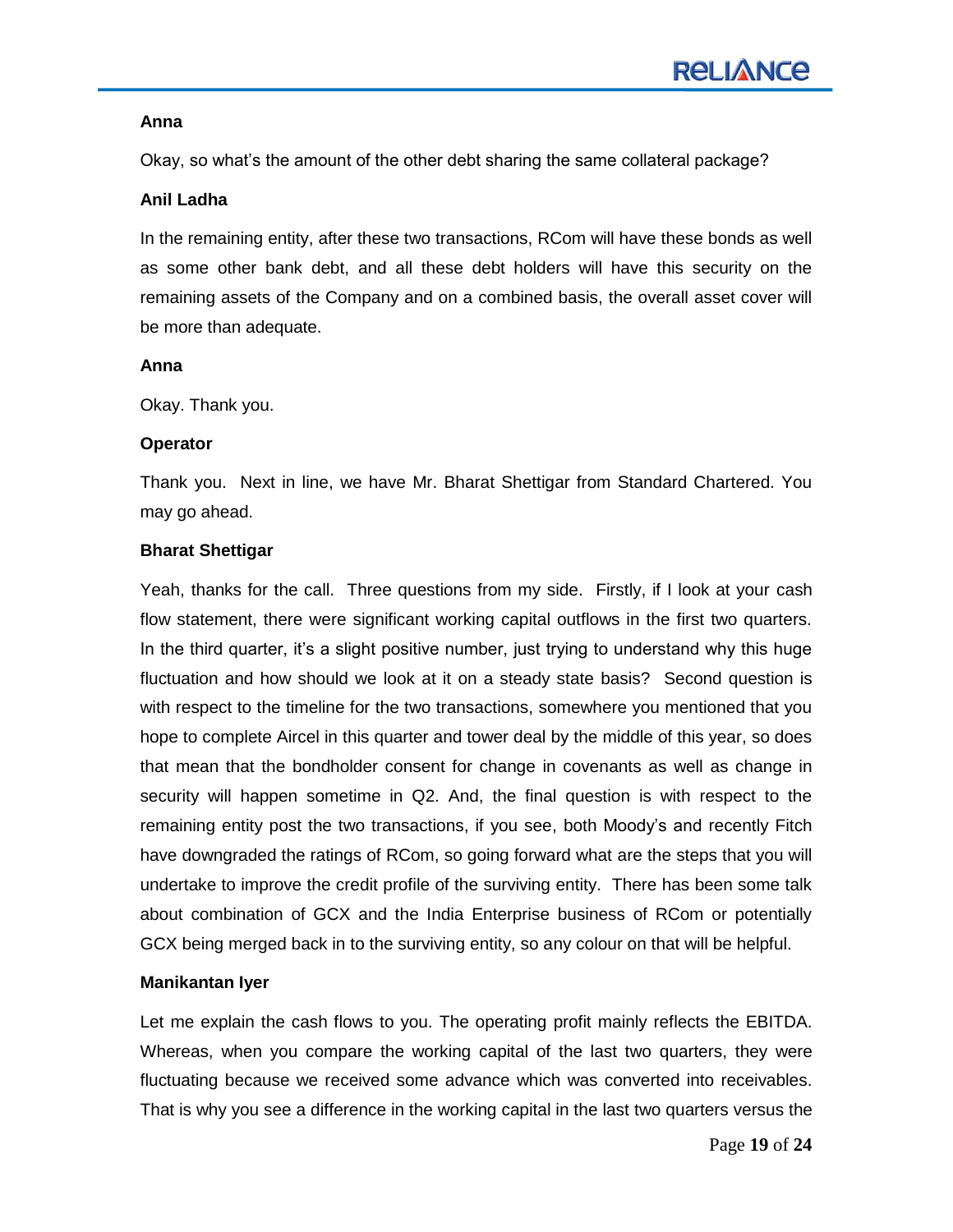current quarter. Going forward, it will be in-line with the current level as reflected in Q3, which also includes the improvement on account of collection, mainly from debtors to the extent of additional of Rs 378 crore during the quarter. I hope you are clear.

#### **Bharat Shettigar**

Just to understand, you are saying that going forward every quarter, we should probably see a working capital inflow, which is what has happened in Q3?

## **Manikantan Iyer**

Yeah, because in the last two quarters what has happened, first in March, we got an advance from Jio, then the completion of this was confirmed in 2Q, right, so that entry from the advance moved to the working capital, that's why you see a negative working capital in cash flow. Coming back to your question, you are right; we expect positive cash flow from operations, going forward, also from working capital.

#### **Bill Barney**

Both these businesses are doing extremely well right now and partly that's due to the explosion and data demands over the course of the last few quarters, and also the fact that both those businesses compete in a much narrower competitive landscape versus our wireless business. Wireless business is highly competitive whereas the Enterprise market is much narrower in India and around the world. So, I think, both these businesses have been very sought after businesses and that we are constantly getting enquiries about what we could do strategically in these areas and I think one of the key deliverables is the FIPB approval which we are trying to get. As soon as that actually happens, we will be able to talk about other possibilities that we can do with this business but until such time we really have to continue to run them as separate businesses under the single management.

## **Anil Ladha**

As far as the remaining part of your question, the consent process is concerned, and just to correct the transaction timelines, what we have been saying that both Aircel and tower deals are currently under the regulatory approval process and both these transactions are expected to be completed by middle of this calendar year, so Aircel is not happening in this quarter, but both are slated sometime in the middle of this calendar year. As far as the consent process from the bondholders is concerned, we will follow the procedure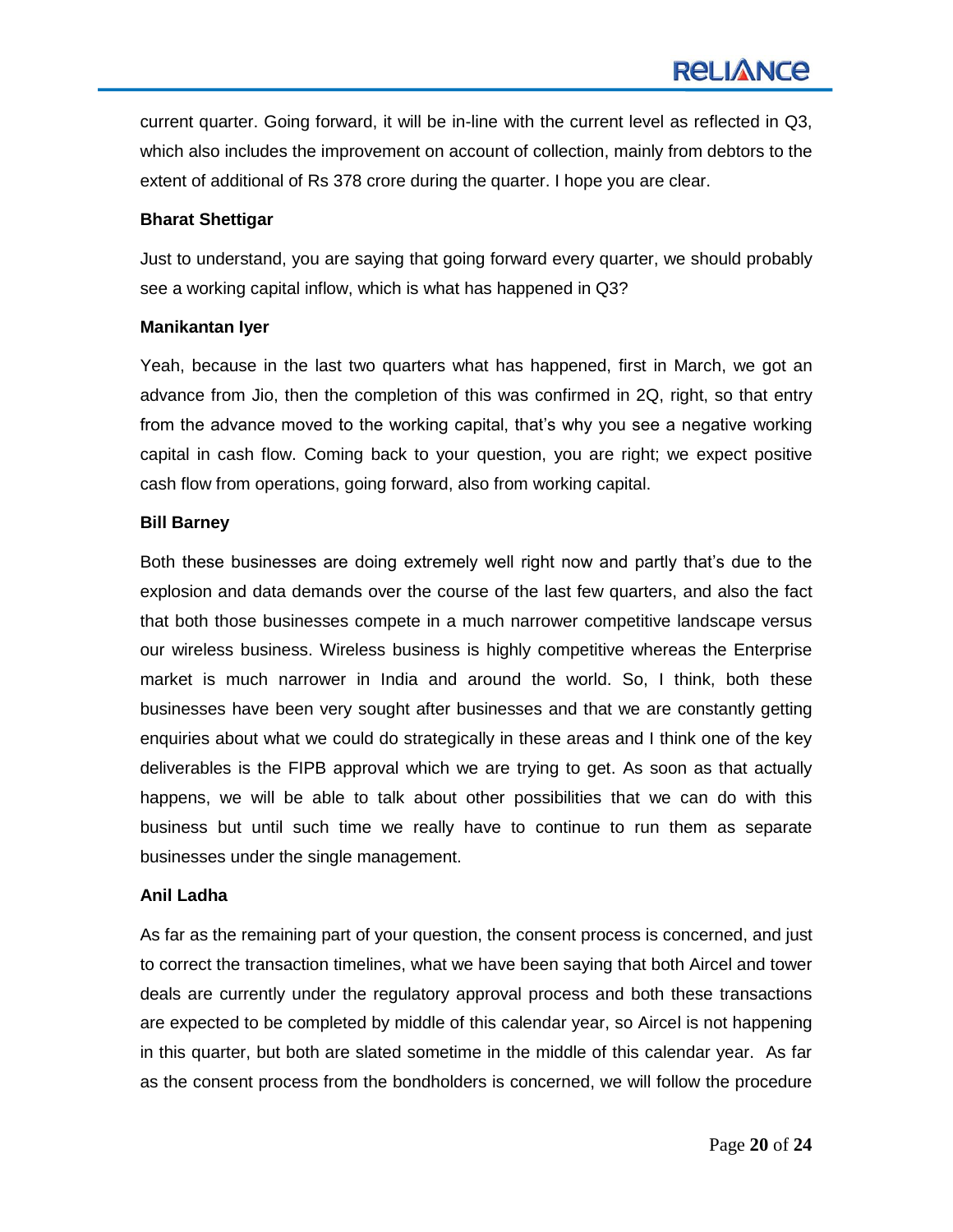# **RELIANCE**

in the offering circular and the debenture trust deeds and we will revert to bondholders accordingly. On the remaining point of credit rating of the company; once these transactions get concluded, the remaining entity is going to have more annuity like cash flows, the overall credit quality of the entity will be strongly improving, so we expect that once these transactions get completed, the overall view from the rating agencies should become far more positive and a positive rating action should follow.

#### **Bharat Shettigar**

And just one follow-up on that, how much debt will the remaining entity have, assuming both these transactions go through?

## **Anil Ladha**

So, the current net debt of the company is around 42,800 crore and once you account both the tower cash flows and Aircel transaction debt transfer, the remaining debt would be anywhere about Rs 17,000 odd crore and that further is proposed to be reduced or deleveraged through real estate monetization.

#### **Bharat Shettigar**

Okay, thanks a lot.

## **Moderator**

Thank you, Mr. Shettigar. Next in line, we have Mr. Pranav Kshatriya from Edelweiss. You may ask your question.

## **Pranav Kshatriya**

Thank you for the opportunity. I have three questions, firstly Sir, you alluded to this realestate monetization, so what are the assets currently, which you are looking to monetize and how much can be the value which we should be looking at from those monetization? My second question is with regards to the 49% economic interest in the tower company, so what exactly would be the target for this; would you be looking at this economic interest in the coming year or quarters or how should we see this? And lastly, since your ARPU which is indicated in the KPI is not exactly the representation of the retail consumer base, can you give us a sense how exactly the retail ARPU, I mean the wireless ARPU has really moved over the last quarter, that's it.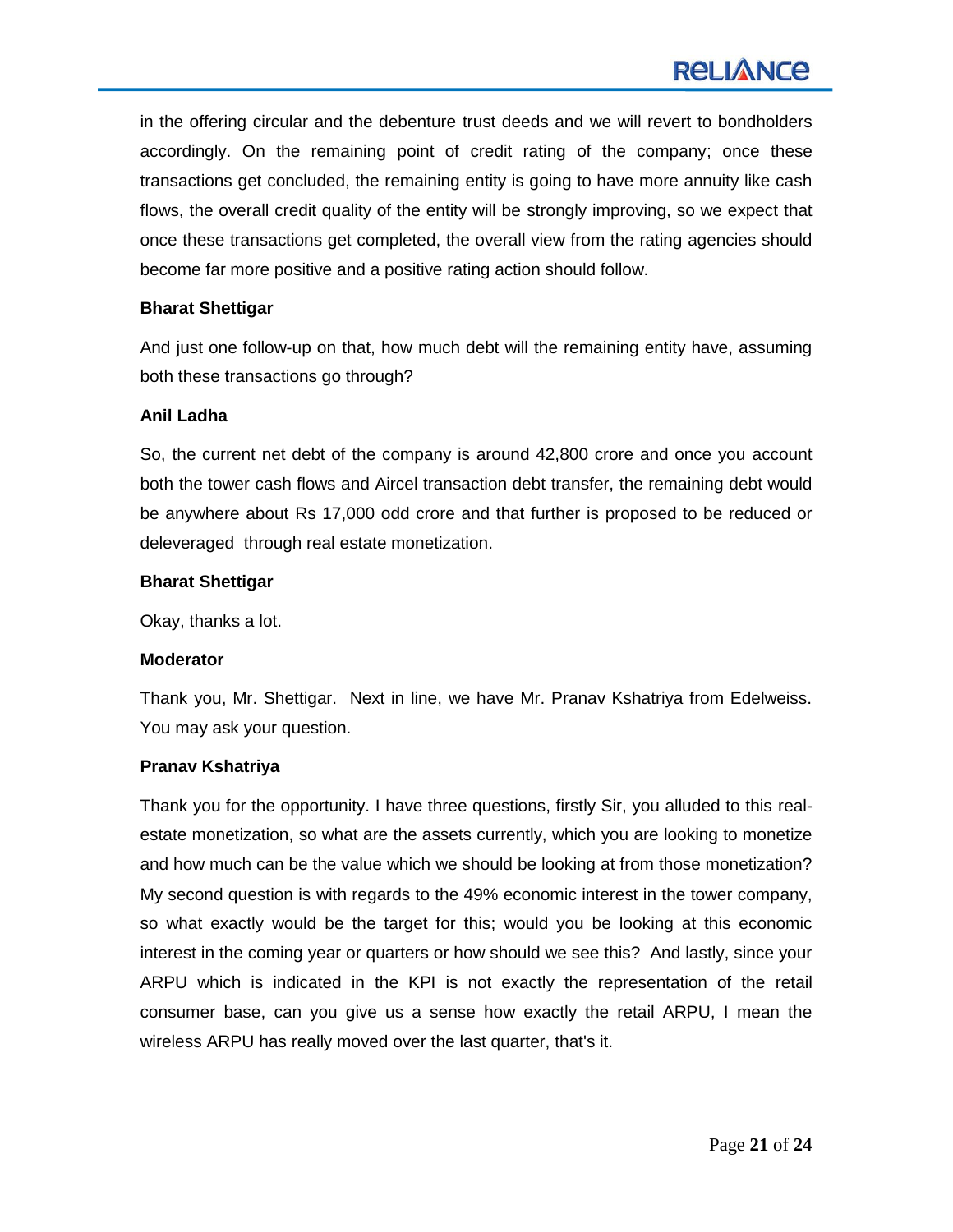As far as the real estate monetization is concerned, we have about 135 acre property in DAKC, Navi Mumbai, which is the most significant real estate monetization going forward. There have been other small properties which we have been monetizing during the last two quarters; that process has been going on. That effectively shows the intent on our part to use the real estate assets monetization to reduce debt. On the overall timeline and valuation of the DAKC property, it would be premature to comment anything on that. As and when we have further details and further plans on that, we will come back.

#### **Gurdeep Singh**

To answer your ARPU question; our ARPU is at Rs 154, which includes, the revenue from other sources, but since we don't publish those numbers separately, all I can say is most and majority part of this ARPU is coming from wireless.

## **Pranav Kshatriya**

Sir, should we say that ARPU decline for RCom in the retail space would be almost similar to what the other operators have seen or there is some change?

#### **Gurdeep Singh**

It is better, in the sense that, our ARPU decline is not in the line with that of the other operators, the reason being there is an upside coming from 4G business and the postpaid and corporate segment. There is a small decline, but it is nowhere closer to the way you would see for the peers.

#### **Pranav Kshatriya**

And for 49% economic interest, what would be the long-term plan for this? Would you be looking to monetize as soon as possible or how should we see it?

#### **Anil Ladha**

We are currently doing the tower business demerger and working towards its completion. Our whole focus is on completing the transition, so to comment anything further on the stake monetisation would be very premature.

#### **Pranav Kshatriya**

Thank you so much, very helpful.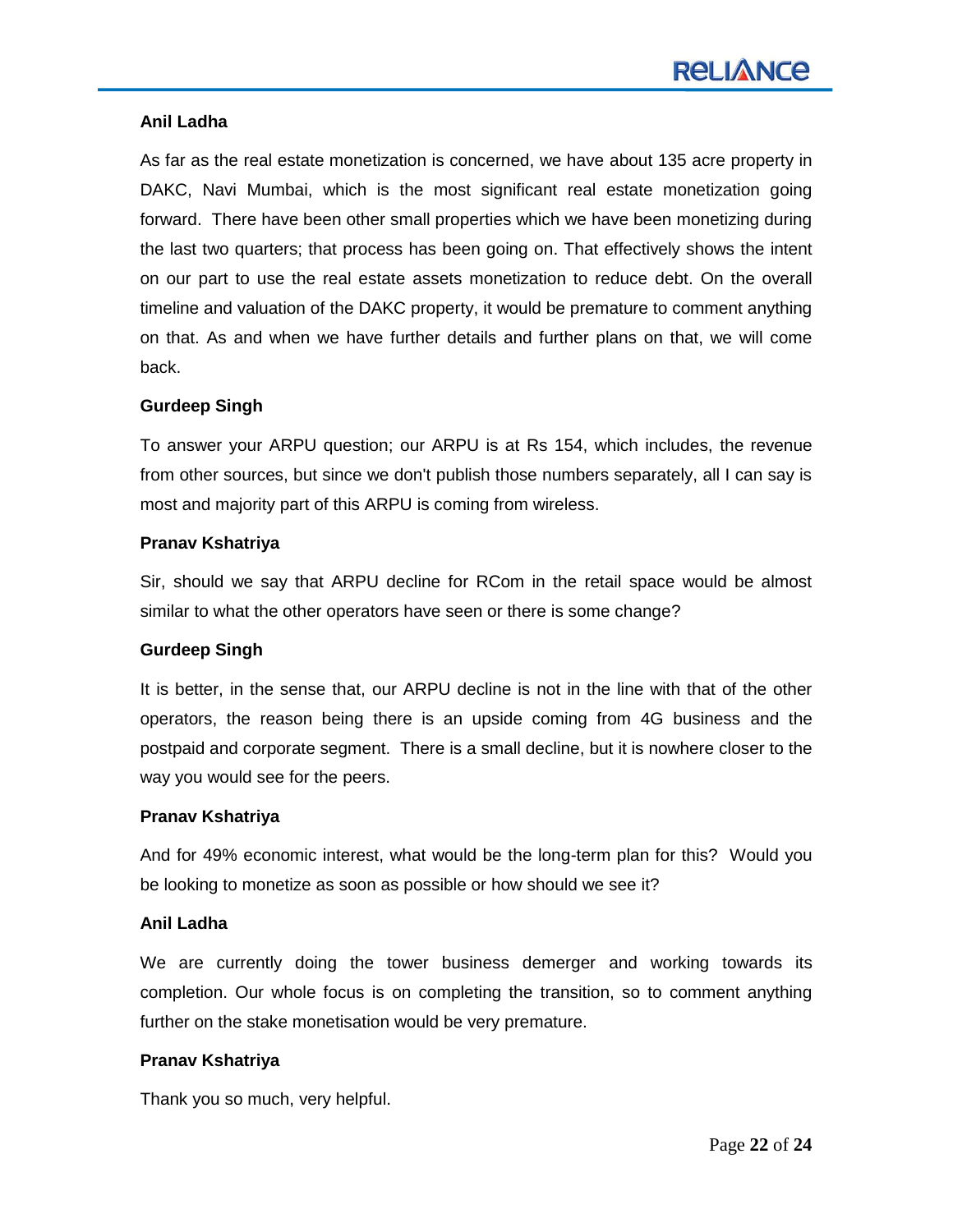#### **Moderator**

Thank you, Mr. Pranav Kshatriya. Next we have Mr. Vivekanand Subbaraman from Ambit, you may ask.

## **Vivekanand Subbaraman**

Hi sir, thank you so much for the follow-up. Just a couple of questions, one is on the data business KPIs; I understand that you share voice revenue per minute, is it possible for you to also help us with the average realization that you get on an MB from wireless customers, that's one.

Secondly, if I look at the network operating cost for you, despite the overall MB on network going down significantly on a sequential quarter basis, I see that the network cost has increased by around 1%. This is despite you having a deal with Jio on network capacity, so how should we look at the cost structure movement for you, is it largely fixed, or is it on a per MB basis?

## **Gurdeep Singh**

Okay, just to answer your first question on the RPMB, since we don't publish the these separate numbers for 2G, 3G, and 4G as yet and it is only meaningful to see in that context because the current RPMB are a reflection of the combination of 2G, 3G, and the 4G technology and that may not give you a right picture, but I am sure, going forward, we will surely have a look at it and consider at least to publish on the 4G data.

#### **Manikantan Iyer**

On the network cost trend, this includes both Global and Indian business. There is one time cost in the current quarter, excluding that there would have been a decline.

#### **Vivekanand Subbaraman**

Yes sir, thank you so much.

#### **Moderator**

Thank you, Mr. Subbaraman.

As there are no further questions from the participants, I would like to hand the floor back to the management for final comments.